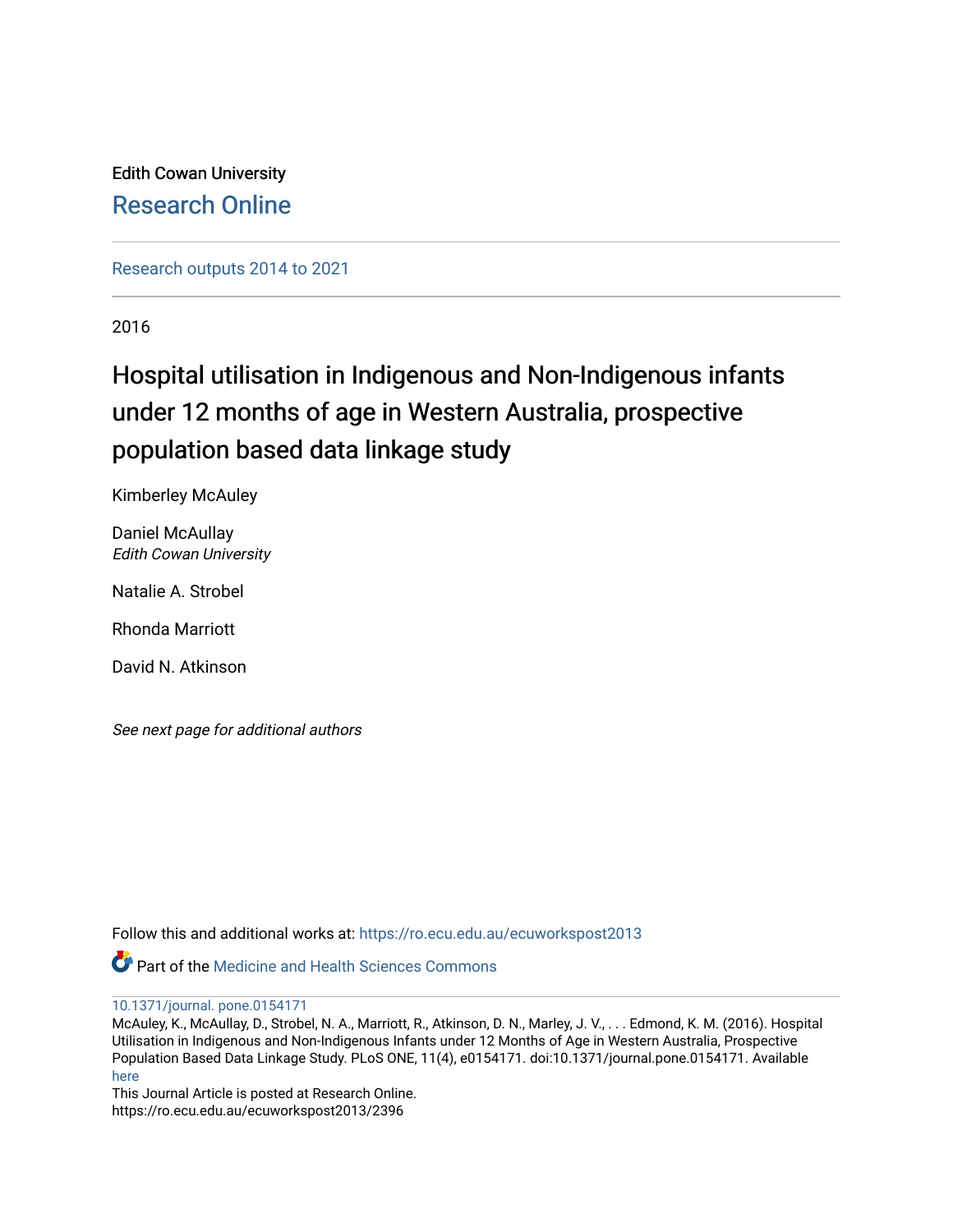#### Authors

Kimberley McAuley, Daniel McAullay, Natalie A. Strobel, Rhonda Marriott, David N. Atkinson, Julia V. Marley, Fiona J. Stanley, and Karen M. Edmond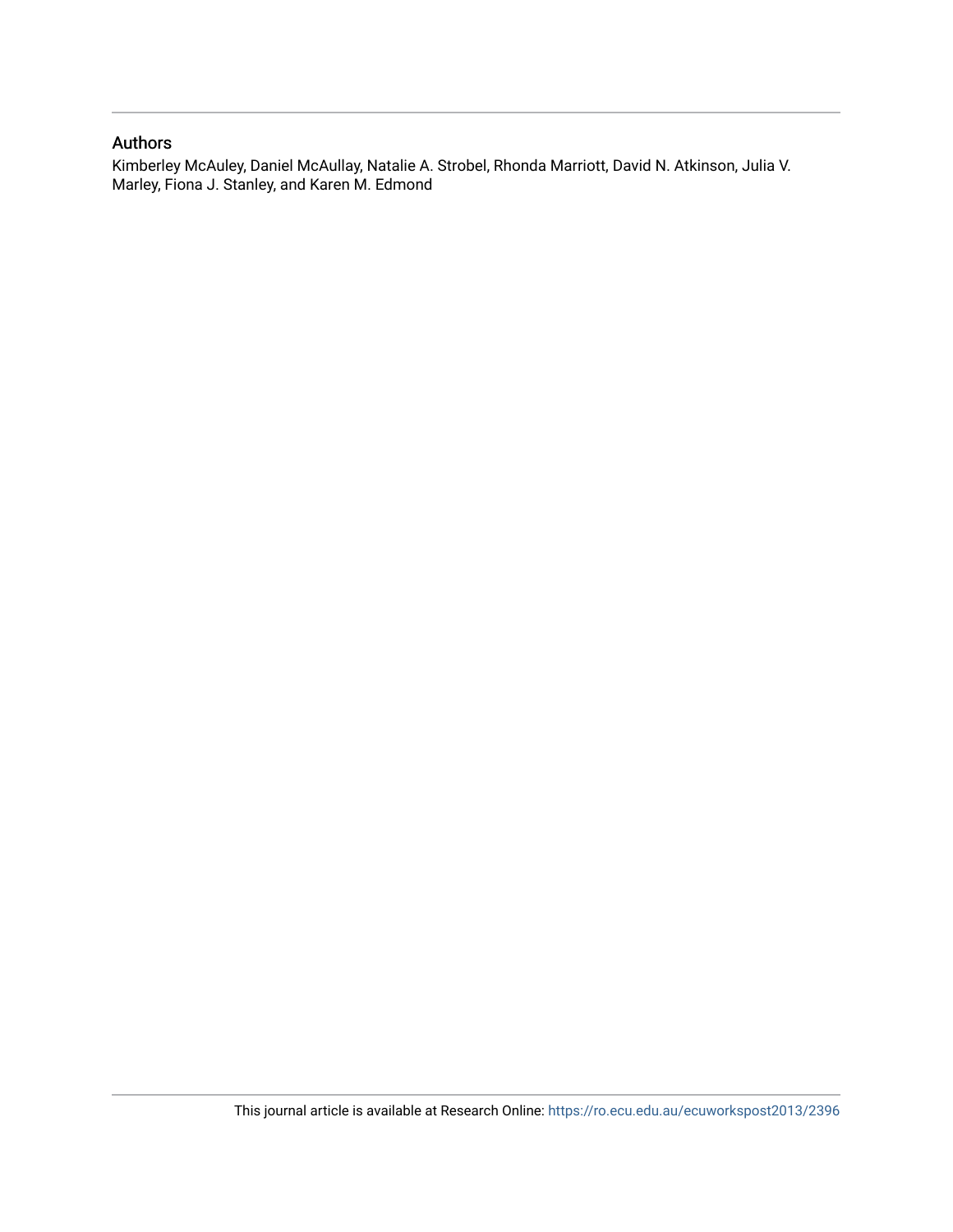

## **G** OPEN ACCESS

Citation: McAuley K, McAullay D, Strobel NA, Marriott R, Atkinson DN, Marley JV, et al. (2016) Hospital Utilisation in Indigenous and Non-Indigenous Infants under 12 Months of Age in Western Australia, Prospective Population Based Data Linkage Study. PLoS ONE 11(4): e0154171. doi:10.1371/journal. pone.0154171

Editor: Linda Anne Selvey, Curtin University, AUSTRALIA

Received: January 28, 2016

Accepted: April 8, 2016

Published: April 27, 2016

Copyright: © 2016 McAuley et al. This is an open access article distributed under the terms of the [Creative Commons Attribution License,](http://creativecommons.org/licenses/by/4.0/) which permits unrestricted use, distribution, and reproduction in any medium, provided the original author and source are credited.

Data Availability Statement: Data are available from the Western Australia Department of Health Data Linkage Branch with ethical approval through the Western Australia Department of Health Human Research Ethics Committee (Ref 2013/33). To maintain confidentiality and security, interested individuals may apply for access to linked data by contacting the Western Australian Data Linkage Branch. Contact details are DataServices@health. wa.gov.au; +61-8-9222 2370.

RESEARCH ARTICLE

# Hospital Utilisation in Indigenous and Non-Indigenous Infants under 12 Months of Age in Western Australia, Prospective Population Based Data Linkage Study

Kimberley McAuley<sup>1©</sup>\*, Daniel McAullay<sup>1,2‡</sup>, Natalie A. Strobel<sup>1‡</sup>, Rhonda Marriott<sup>3‡</sup>, David N. Atkinson<sup>4‡</sup>, Julia V. Marley<sup>4‡</sup>, Fiona J. Stanley<sup>5‡</sup>, Karen M. Edmond<sup>1©</sup>

1 School of Paediatrics and Child Health, University of Western Australia, Perth, Western Australia, Australia, 2 Kurongkurl Katitjin, Centre for Indigenous Australian Education and Research, Edith Cowan University, Perth, Western Australia, Australia, 3 School of Psychology and Exercise Science, Murdoch University, Perth, Western Australia, Australia, 4 The Rural Clinical School of Western Australia, The University of Western Australia, Broome, Western Australia, Australia, 5 Telethon Kids Institute, Perth, Western Australia, Australia

☯ These authors contributed equally to this work.

‡ These authors also contributed equally to this work.

\* kimberley.mcauley@uwa.edu.au

# Abstract

## **Background**

Indigenous infants (infants aged under 12 months) have the highest hospital admission and emergency department presentation risks in Australia. However, there have been no recent reports comparing hospital utilisation between Indigenous and non-Indigenous infants.

### Methods

Our primary objective was to use a large prospective population-based linked dataset to assess the risk of all-cause hospital admission and emergency department presentation in Indigenous compared to non-Indigenous infants in Western Australia (WA). Secondary objectives were to assess the effect of socio-economic status (Index of Relative Socio-Economic Disadvantage [IRSD]) on hospital utilisation and to understand the causes of hospital utilisation.

## Findings

There were 3,382 (5.4%) Indigenous and 59,583 (94.6%) non-Indigenous live births in WA from 1 January 2010 to 31 December 2011. Indigenous infants had a greater risk of hospital admission (adjusted odds ratio [aOR] 1.90, 95% confidence interval [95% CI] 1.77–2.04,  $p = 0.001$  and emergency department presentation (aOR 2.15, 95% CI 1.98–2.33,  $p = 50.001$  compared to non-Indigenous infants. Fifty nine percent (59.0%) of admissions in Indigenous children were classified as preventable compared to 31.2% of admissions in non-Indigenous infants (aOR 2.12, 95% CI 1.88–2.39). The risk of hospital admission in the most disadvantaged (IRSD 1) infants in the total cohort (35.7%) was similar to the risk in the least disadvantaged (IRSD 5) infants (30.6%) (aOR 1.04, 95% CI 0.96–1.13, p = 0.356).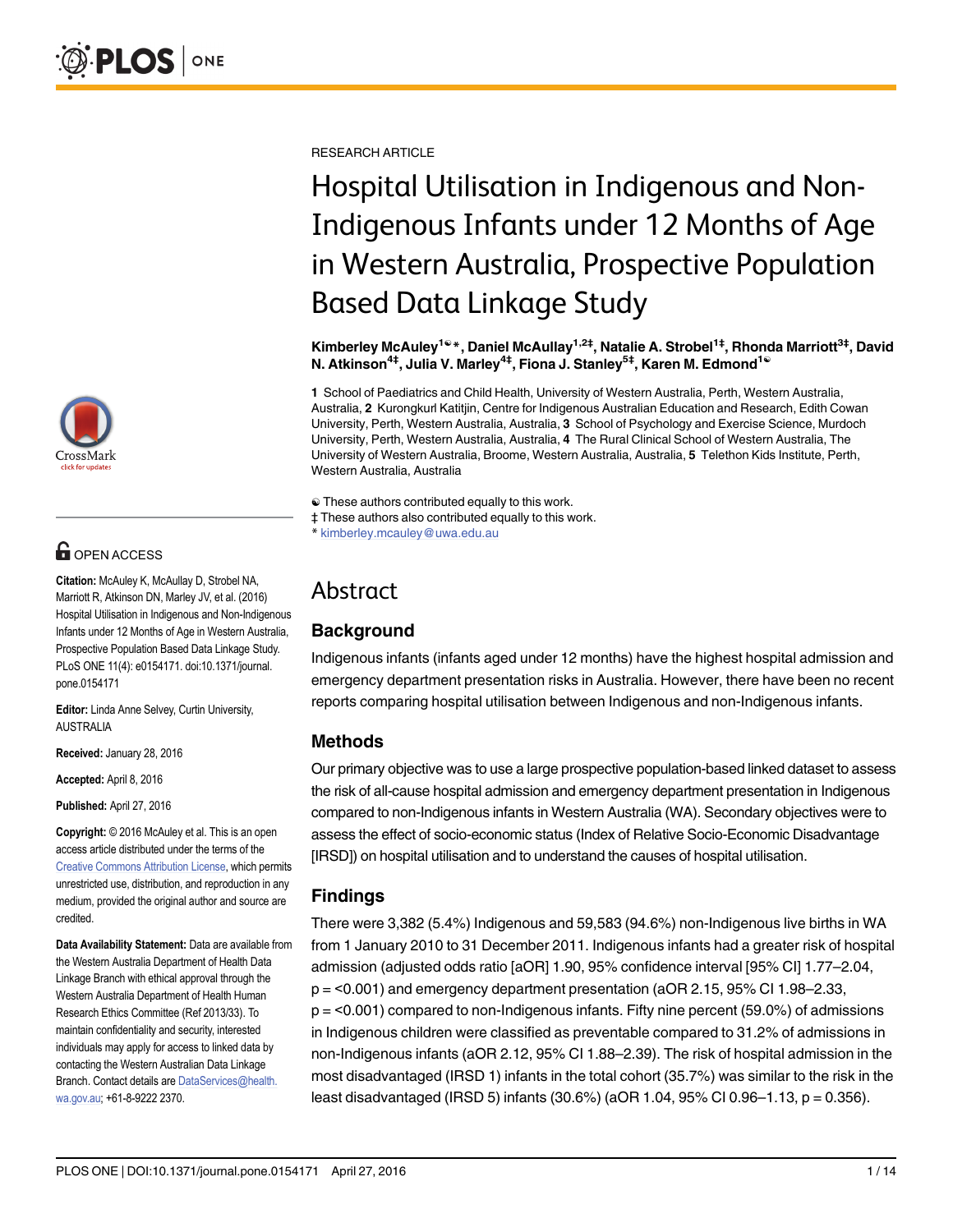<span id="page-3-0"></span>

Funding: The authors have no support or funding to report.

Competing Interests: The authors have declared that no competing interests exist.

#### Interpretation

WA Indigenous infants have much higher hospital utilisation than non Indigenous infants. WA health services should prioritise Indigenous infants regardless of their socio economic status or where they live.

#### Introduction

Over the last ten years a key element of the Australian Federal Government strategy to 'Close the gap'[[1](#page-13-0), [2](#page-13-0)] in health outcomes between Australian Aboriginal and Torres Strait Islander (hereafter Indigenous) and non-Indigenous infants has been to improve access to urban and remote area health services for Indigenous mothers and children. This has included increased funding for hospitals[\[3\]](#page-13-0), specialist outreach services[\[4\]](#page-13-0), and care coordination[[5](#page-14-0)–[8](#page-14-0)]. The key indicator used to report national progress has been infant mortality. However the Australian Institute of Health and Welfare (AIHW) acknowledges that the precision of these mortality estimates are poor due to the small Australian Indigenous birth cohort and the baseline low mortality risk[\[9](#page-14-0)]. Hospital admissions and emergency department presentations reflect morbidities, service provision and care seeking patterns and can be used in combination with mortality data to increase power and precision of analyses[\[10\]](#page-14-0).

Infants (children aged between 0–11 months) have the highest hospital utilisation rates of all age groups [[11](#page-14-0)], yet there have been no reports of hospital use in Australian Indigenous compared to non-Indigenous infants in the last decade. Causes of infant admission using the International Classification of Disease Version 10 (ICD-10) system are also not widely reported. In 2007 the Northern Territory Department of Health reported that hospital admission rates and the differentials between Indigenous and non-Indigenous infants aged 1–11 months appeared to be increasing[\[12\]](#page-14-0). However, there have been no reports of infant hospital admission or emergency department data beyond this period. There are also no reports of admissions within specific socio economic strata. It is not clear if the Australian Federal government 'Closing the gap' initiatives have had an effect on reducing the gap between Indigenous and non-Indigenous infant hospital admission and emergency department presentations in the most disadvantaged low income families.

Western Australia (WA) has a large de-identified prospective longitudinal population based data system involving the probabilistic systematic record linkage of total population administrative health datasets  $[13, 14]$  $[13, 14]$  $[13, 14]$  $[13, 14]$ . It includes information on maternal and infant characteristics, hospital admission and emergency department presentations including length of stay, cause of hospital admission, Indigenous status and socio economic status.

Our primary objective was to assess the risk of all-cause hospital admission in WA Indigenous and non-Indigenous infants aged under 12 months who were born between 2010 and 2011. Secondary objectives were: (i) to assess the effect of socio economic status on risk of hospital admission; and (ii) to understand the causes of hospital utilisation in Indigenous and non-Indigenous children.

#### Methods

#### Study setting and data base access

All live births in WA children born from 1 January 2010 to 31 December 2011 were included in this study. Population based linked data from the WA Midwives' Notification System, Hospital Morbidity Data System, Emergency Department Data Collections, the 2006 Index of Relative Socio-Economic Disadvantage (IRSD)[[15](#page-14-0)] and the Accessibility/ Remoteness Index of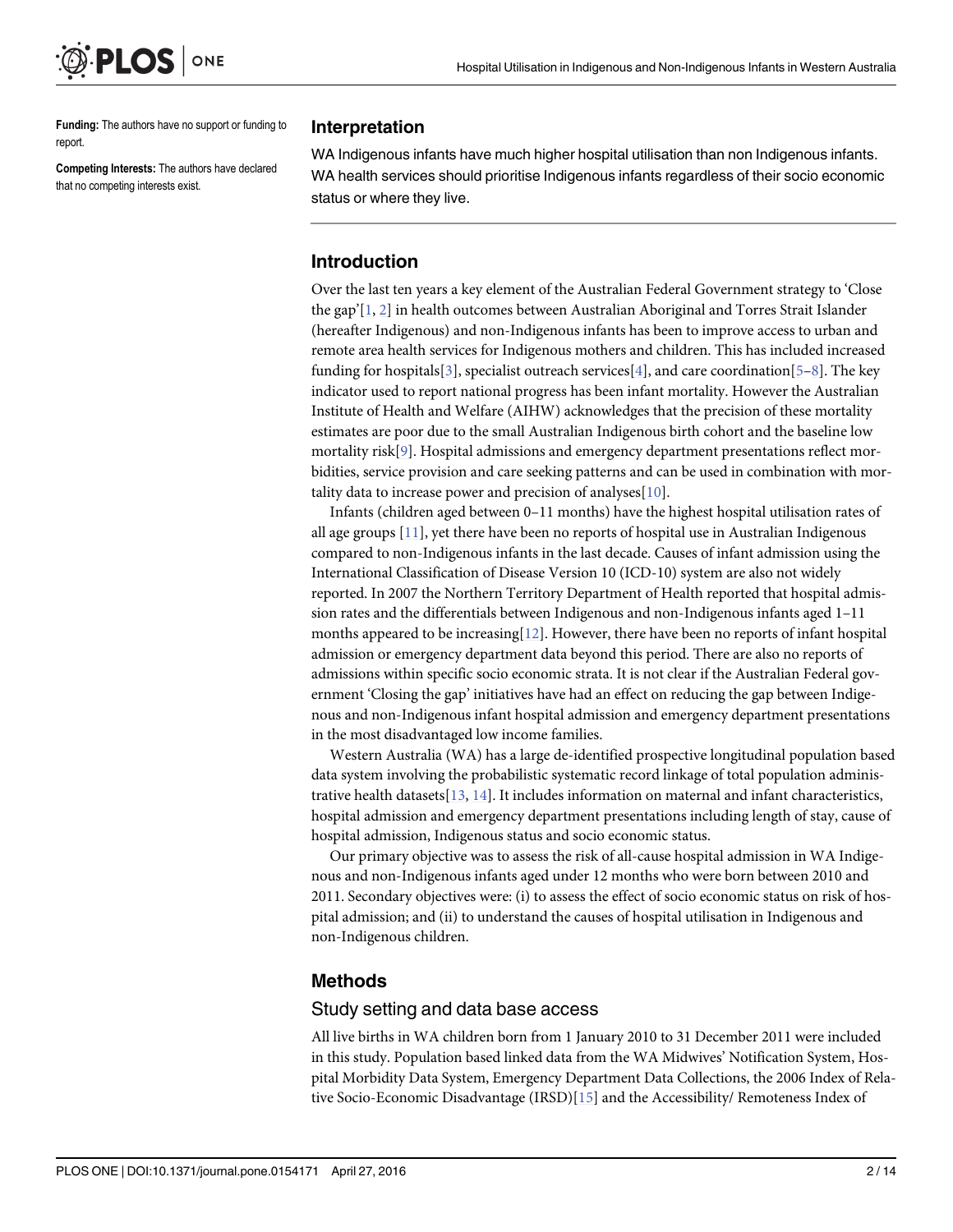<span id="page-4-0"></span>Australia (ARIA)[\[16\]](#page-14-0) were obtained from the Department of Health of Western Australian (DOHWA).

The Midwives' Notification System includes clinical (infant weight, gestational age, apgar score, multiple birth, gravidity) and socio demographic (baby's gender, mother's age, Indigenous status, socioeconomic status, remoteness index) data on all WA live births and stillbirths of more than 20 weeks' gestation or birth weight greater than 400g which are entered by trained nurses within 48 hours of delivery. The Hospital Morbidity Data System and Emergency Department Data Collections includes data on all hospital admissions to all public and private hospitals and emergency department presentations to all public hospitals in WA. These data are entered by trained medical records staff following the occasion of service. The Australian Bureau of Statistics (ABS) IRSD divides statistical local areas based on the 2006 Australian national census data into quintiles from most disadvantaged (IRSD 1) to least disadvantaged  $(IRSD 5)[15]$  $(IRSD 5)[15]$  $(IRSD 5)[15]$ . The Accessibility/Remoteness Index of Australia  $(ARIA)[16]$  $(ARIA)[16]$  $(ARIA)[16]$  was developed by the Department of Health and Aged Care and is maintained by the AIHW. This index classifies geographic location on the basis of isolation and distance from service centres and health care facilities. ARIA data are split into five categories from least remote (ARIA 1) (major cities) to most remote (ARIA 5) (remote area communities).

The databases were systematically linked by DOHWA data linkage staff using probabilistic matching and de-identified. The final linked database included: date of hospital admission and date of emergency department presentations from the Hospital Morbidity Data System and Emergency Department Data Collections. Maternal ethnicity, maternal age, gravidity, infant age, infant birth weight, gestational age, infant sex, multiple birth, infant health status at birth (Apgar score), IRSD quintile, ARIA level and health region were obtained from the Midwives' Notification System.

#### **Definitions**

A hospital admission was defined as any (at least one) admission to a WA hospital ward for care including all neonatal nurseries. It excluded the normal hospital stay after birth for well babies. An emergency department presentation was defined as any (at least one) presentation to the emergency department regardless of whether the child was admitted to hospital. The infant period was defined as the period from birth to 11 months of chronological age (i.e. less than 12 months), the neonatal period was from birth to less than one month of age and the post neonatal period was from one month to 11 months of age. An infant was classified as Indigenous if the mother was recorded in the Midwives' Notification System as Aboriginal and/or Torres Strait Islander[[17](#page-14-0)]. 'Low socio economic status' was defined as the two lowest IRSD quintiles (IRSD 1–2). 'Remote residence' was defined as the two most remote ARIA categories (ARIA 4–5).

The primary cause of hospitalisation was categorised using the ICD-10 classification system [\[18](#page-14-0)] by medical record staff. All hospital admissions were classified using the primary diagnosis at the time of hospital admission but secondary diagnoses or comorbidity data were not available. No data on the diagnosis at the time of the emergency department presentation were available. Preventable causes were defined according to AIHW[[19](#page-14-0)], and adapted for use with infants[[20](#page-14-0)]. Diseases of the respiratory system, digestive system, skin and subcutaneous tissue, ear and mastoid process, infectious and parasitic diseases, nutritional diseases, and injury and poisoning were classified as "preventable". Perinatal conditions (e.g. prematurity, hypoxicischaemic encephalopathy), congenital malformations, chromosomal abnormalities and all other conditions were classified as "non-preventable". An 'emergency admission' was defined as an admission after presentation to the emergency department. An 'elective admission' was defined as an admission that was pre-booked and often required a waiting period[ $21$ ].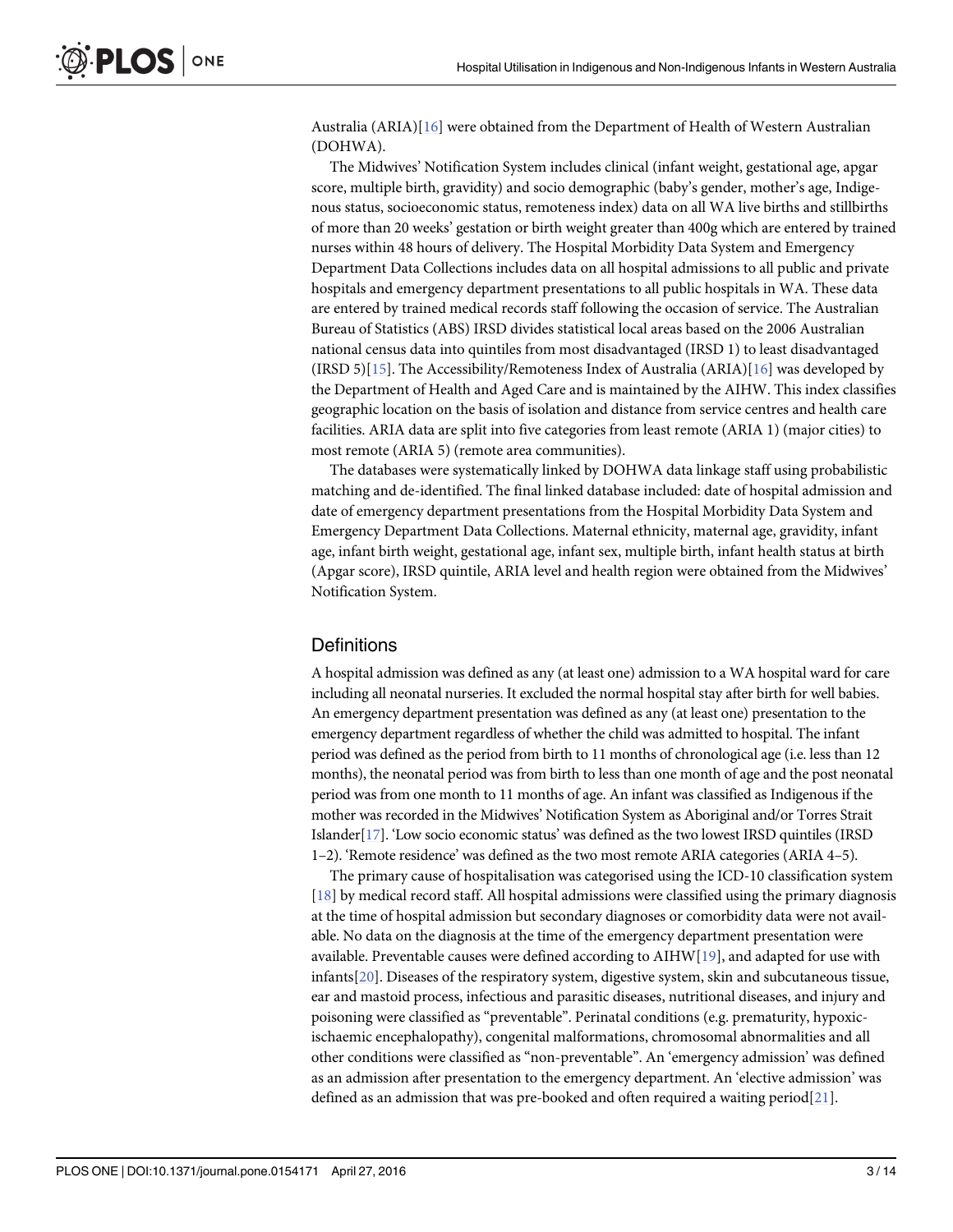#### <span id="page-5-0"></span>Sample size and data analysis

Our primary outcome measure was the proportion of Indigenous and non-Indigenous infants aged under 12 months who had at least one hospital admission from 2010–2011. We calculated that our study population of almost 63,000 infants would provide 90% power to detect at least a 10% difference in hospital admission risk between Indigenous and non-Indigenous infants. We assumed a 5% significance level, a hospital admission risk of 40% and that the ratio between Indigenous to non-Indigenous infants would be approximately 1:20.

Crude and adjusted logistic regression models were used to examine the effect of Indigenous status and socio economic status on hospital admissions and emergency department presentations in infants aged 0–11 months, neonates (aged 0-<1 month) and post neonates (aged 1–11 months). Effects in IRSD and ARIA strata and specific causes of hospital admission were also assessed. Odds ratios (ORs) and 95% confidence intervals (95% CI) were calculated. Multivariable logistic regression models were constructed a priori to adjust for the effect of important explanatory variables: maternal characteristics (maternal age, gravidity), infant factors (gender of child, multiple birth, and birth weight). Data analyses were conducted using STATA 13.1 (StataCorp, USA).

#### Ethics

Approvals were obtained from the WA Department of Health Human Research Ethics Committee, The University of Western Australia Human Research Ethics Committee, and the Western Australian Aboriginal Health Ethics Committee (WAAHEC).

#### Results

There were 62,965 births in WA from 1 January 2010 to 31 December 2011. Five percent  $(5.4\%, 3.382)$  of infants were Indigenous and  $94.6\%$  (59,583) were non-Indigenous [\(Table 1](#page-6-0)).

Thirty nine percent (39.1%, 1323) of Indigenous and 3.9% (2,311) of non-Indigenous infants were in the most disadvantaged quintile (IRSD 1) [\(Table 1\)](#page-6-0). Forty percent (40.7%, 1376) of Indigenous and 4.4% (2,599) of non-Indigenous infants lived in the most remote area (ARIA 1) ([Table 1\)](#page-6-0) [\(S1 Appendix](#page-13-0)).

There were 28,960 hospital admissions in 18,879 infants in the first 12 months of life. Indigenous infants were 1.7 times more likely to be admitted to hospital at least once (44.0%) compared to non-Indigenous infants (29.2%) (aOR 1.71, 95% CI 1.58–1.85) [\(Table 2\)](#page-8-0). Ten percent (10.4%, 352) of Indigenous infants had three or more admissions to hospital in their first year of life compared to three percent (3.1%, 1834) of non-Indigenous infants (aOR 2.26, 95% CI 1.96–2.61) [\(Table 2\)](#page-8-0). Risk of hospital admission was slightly higher in the neonatal period (0- $<$ 1 month) (19.02%, 11,977) than the post neonatal period (1-11months) (15.9%, 9,993). The effect of Indigenous status on hospital admission greater in the post neonatal period (aOR 1.87, 95% CI 1.72–2.03) than the neonatal period (aOR 1.25, 95% CI 1.14–1.38) [\(S1 Appendix](#page-13-0)).

The risk of hospital admission was significantly higher for infants of teenage mothers (aOR 1.28, 95% CI 1.17–1.41, p value  $\leq 0.001$  and mothers  $\geq 40$  years of age (aOR 1.19, 95% CI 1.08–1.31, p-value <0.001) ([S1 Appendix\)](#page-13-0).

Socio economic status (IRSD) had little influence on the risk of hospitalisation [\(Table 3\)](#page-9-0). The risk of hospital admission in the most disadvantaged (IRSD 1) infants (35.7%) was similar to the risk in the least disadvantaged (IRSD 5) infants (30.6%) (aOR 1.04, 95% CI 0.96–1.13, p value 0.356). There was weak evidence of a dose response of increasing risk of hospital admission with increasing levels of disadvantage in Indigenous ( $p = 0.017$  for trend) and non-Indigenous ( $p = 0.020$  for trend) ([Table 3\)](#page-9-0). The risk of hospital admission in the least disadvantaged Indigenous infants (40.2%) was greater than the risk in the most disadvantaged non-Indigenous infants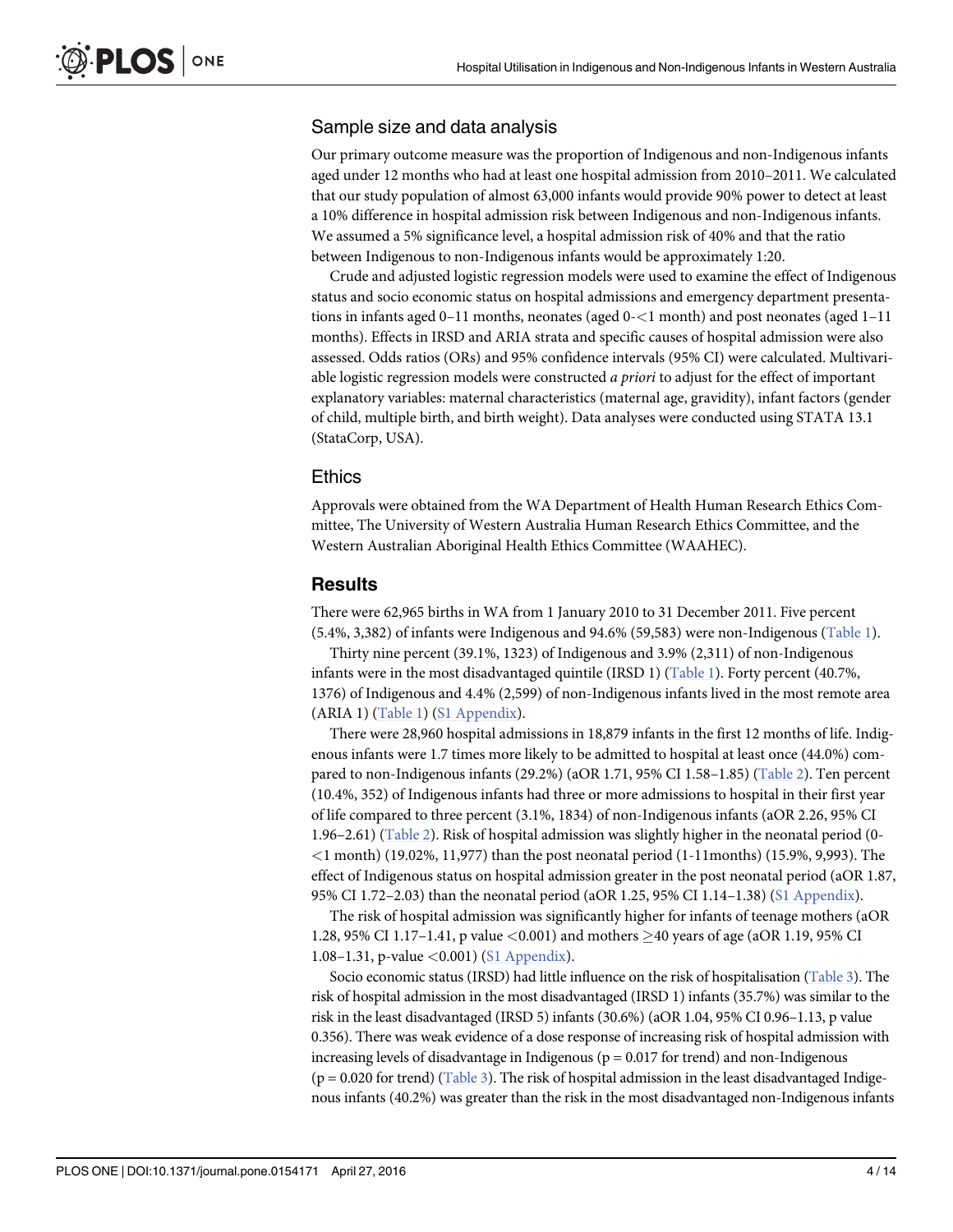| <b>Characteristics</b>               | Total number of<br>childrenn = $62,965$ | <b>Number of Indigenous</b><br>children $n = 3,382$ | Number of non- Indigenous<br>children $n = 59,583$ | OR 95% CI               | P<br>value |
|--------------------------------------|-----------------------------------------|-----------------------------------------------------|----------------------------------------------------|-------------------------|------------|
| Socio-economic status<br>(IRSD)      |                                         |                                                     |                                                    |                         |            |
| Most disadvantaged 1                 | 3,634                                   | 1,323 (39.1%)                                       | 2,311 (3.9%)                                       | 16.33<br>(15.06, 17.72) | < 0.001    |
| $\overline{c}$                       | 9,670                                   | 406 (12.0%)                                         | 9,264 (15.6%)                                      | 0.75<br>(0.67, 0.83)    | < 0.001    |
| 3                                    | 8,126                                   | 473 (14.0%)                                         | 7,653 (12.8%)                                      | 1.11<br>(1.01, 1.23)    | 0.038      |
| 4                                    | 17,985                                  | 600 (17.7%)                                         | 17,385 (29.2%)                                     | 0.53<br>(0.48, 0.57)    | < 0.001    |
| Least disadvantaged 5                | 22,018                                  | 478 (14.1%)                                         | 21,540 (36.2%)                                     | 0.29<br>(0.26, 0.32)    | < 0.001    |
| Data missing                         | 1,532                                   | 102 (3.0%)                                          | 1,430 (2.4%)                                       |                         |            |
| <b>Geographic location</b><br>(ARIA) |                                         |                                                     |                                                    |                         |            |
| Least remote 1                       | 27,448                                  | 574 (17.0%)                                         | 26,874 (45.1%)                                     | 0.25<br>(0.23, 0.27)    | < 0.001    |
| $\overline{c}$                       | 22,846                                  | 664 (19.6%)                                         | 22,182 (37.2%)                                     | 0.41<br>(0.28, 0.45)    | < 0.001    |
| 3                                    | 5,306                                   | 486 (14.4%)                                         | 4,820 (8.1%)                                       | 1.92<br>(1.74, 2.13)    | < 0.001    |
| 4                                    | 1,858                                   | 180 (5.3%)                                          | 1,678 (2.8%)                                       | 1.95<br>(1.67, 2.29)    | < 0.001    |
| Most remote 5                        | 3,975                                   | 1,376 (40.7%)                                       | 2,599 (4.4%)                                       | 15.45<br>(14.26, 16.73) | < 0.001    |
| Data missing<br><b>Maternal Age</b>  | 1,532                                   | 102 (3.0%)                                          | 1,430 (2.4%)                                       |                         |            |
| $<$ 20 yrs                           | 2,676                                   | 718 (21.2%)                                         | 1,958 (3.3%)                                       | 7.93<br>(7.22, 8.72)    | < 0.001    |
| 20-24 yrs                            | 9,416                                   | 1,121 (33.2%)                                       | 8,295 (13.9%)                                      | 3.07<br>(2.84, 3.31)    | < 0.001    |
| 25-29 yrs                            | 17,879                                  | 817 (24.2%)                                         | 17,062 (28.6%)                                     | 0.79<br>(0.73, 0.86)    | < 0.001    |
| 30-34 yrs                            | 19,588                                  | 459 (13.6%)                                         | 19,129 (32.1%)                                     | 0.33<br>(0.30, 0.37)    | < 0.001    |
| 35-39 yrs                            | 10,922                                  | 221 (6.5%)                                          | 10,701 (18.0%)                                     | 0.32<br>(0.28, 0.37)    | < 0.001    |
| $40+$ yrs                            | 2,477                                   | 45 (1.3%)                                           | 2,432 (4.1%)                                       | 0.32<br>(0.24, 0.43)    | < 0.001    |
| Data missing                         | $\sqrt{7}$                              | 1(0.03%)                                            | $6(0.01\%)$                                        |                         |            |
| Gravidity                            |                                         |                                                     |                                                    |                         |            |
| $\pmb{0}$                            | 19,581                                  | 809 (23.9%)                                         | 18,772 (31.5%)                                     | 0.68<br>(0.63, 0.74)    | < 0.001    |
| $\mathbf{1}$                         | 19,493                                  | 786 (23.2%)                                         | 18,707 (31.4%)                                     | 0.66<br>(0.61, 0.72)    | < 0.001    |
| $\overline{c}$                       | 11,639                                  | 509 (15.1%)                                         | 11,130 (18.7%)                                     | 0.77<br>(0.70, 0.85)    | < 0.001    |
| ${\geq}3$                            | 12,245                                  | 1,277 (37.8%)                                       | 10,968 (18.4%)                                     | 2.69<br>(2.50, 2.89)    | < 0.001    |
| Data missing                         | $\sqrt{7}$                              | 1(0.03%)                                            | $6(0.01\%)$                                        |                         |            |
| <b>Child sex</b>                     |                                         |                                                     |                                                    |                         |            |

#### <span id="page-6-0"></span>[Table 1.](#page-5-0) Socio demographic characteristics in the study population, 2010–2011.

(Continued)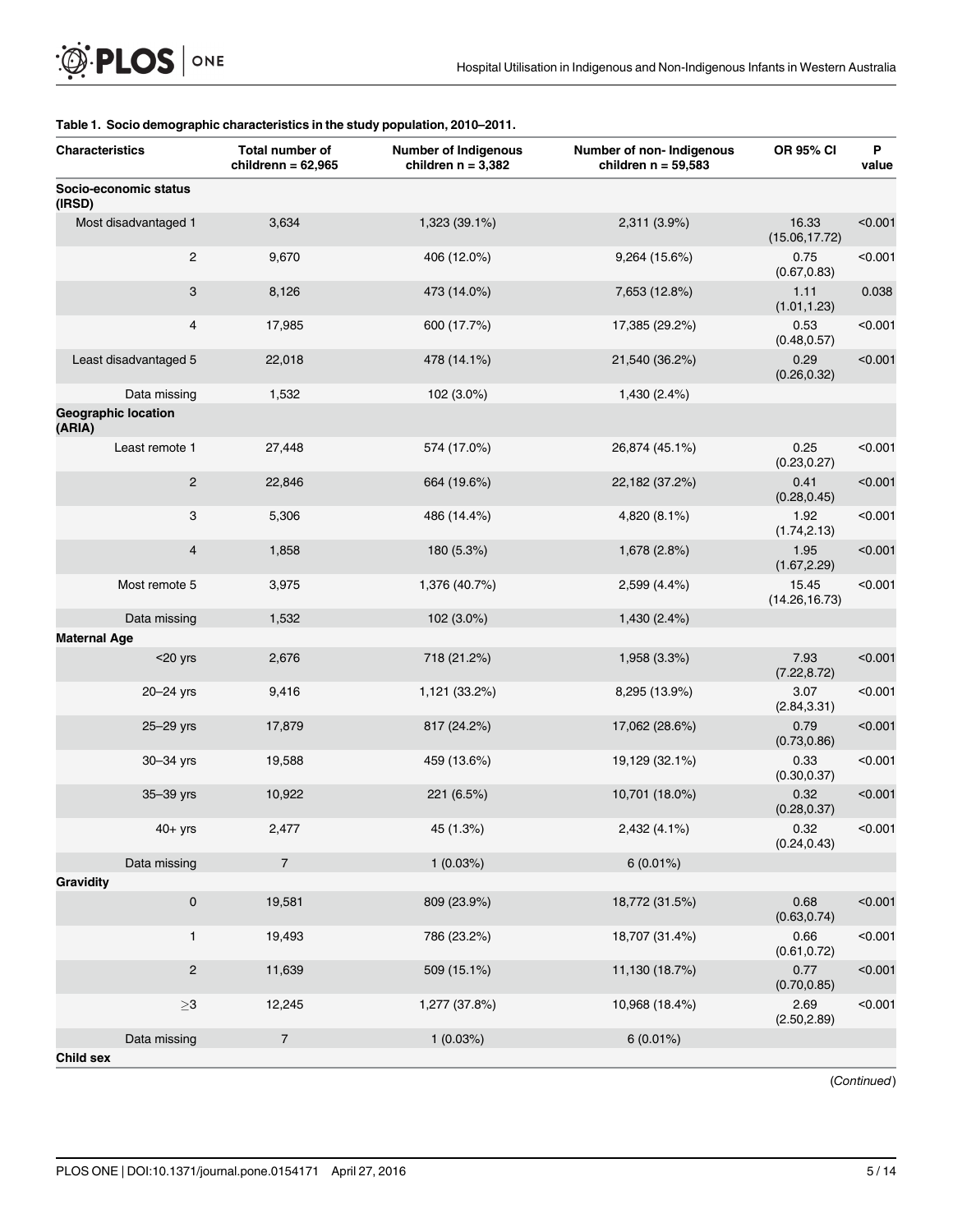| <b>Characteristics</b>                 | <b>Total number of</b><br>childrenn = $62,965$ | <b>Number of Indigenous</b><br>children $n = 3,382$ | Number of non- Indigenous<br>children $n = 59,583$ | <b>OR 95% CI</b>     | P<br>value |
|----------------------------------------|------------------------------------------------|-----------------------------------------------------|----------------------------------------------------|----------------------|------------|
| Male                                   | 32,257                                         | 1,789 (52.9%)                                       | 30,468 (51.1%)                                     | 1.07<br>(1.00, 1.15) | 0.046      |
| Female                                 | 30,708                                         | 1,593 (47.1%)                                       | 29,115 (48.9%)                                     | 0.93<br>(0.87, 1.00) | 0.046      |
| Data missing                           | $\mathbf 0$                                    | $0(0.0\%)$                                          | $0(0.0\%)$                                         |                      |            |
| <b>Multiple birth</b>                  |                                                |                                                     |                                                    |                      |            |
| <b>No</b>                              | 61,254                                         | 3,311 (97.9%)                                       | 57,943 (97.3%)                                     | 0.75<br>(0.59, 0.95) | 0.020      |
| Yes                                    | 1,704                                          | 70 (2.1%)                                           | 1,634 (2.7%)                                       | 1.33<br>(1.05, 1.70) | 0.020      |
| Data missing                           | $\overline{7}$                                 | 1(0.03%)                                            | $6(0.01\%)$                                        |                      |            |
| Prematurity                            |                                                |                                                     |                                                    |                      |            |
| $32wk$                                 | 687                                            | 83 (2.5%)                                           | 604 (1.0%)                                         | 2.46<br>(1.95, 3.10) | < 0.001    |
| 32-36wk                                | 4,586                                          | 394 (11.7%)                                         | 4,192 (7.0%)                                       | 1.75<br>(1.56, 1.95) | < 0.001    |
| $\geq$ 37wk                            | 57,675                                         | 2,899 (85.7%)                                       | 54,776 (91.9%)                                     | 0.53<br>(0.48, 0.59) | < 0.001    |
| Data missing                           | 17                                             | $6(0.2\%)$                                          | 11 (0.02%)                                         |                      |            |
| <b>Birth weight</b>                    |                                                |                                                     |                                                    |                      |            |
| Low birth weight<br>(<2500g)           | 3,820                                          | 440 (13.0%)                                         | 3,380 (5.7%)                                       | 2.49<br>(2.24, 2.76) | < 0.001    |
| Normal birth weight<br>$(≥2500-4499g)$ | 58,323                                         | 2,909(86.0%)                                        | 55,414 (93.0%)                                     | 0.46<br>(0.42, 0.51) | < 0.001    |
| High birth weight<br>(≥4500g)          | 821                                            | 33 (1.0%)                                           | 788 (1.3%)                                         | 0.74<br>(0.52, 1.04) | 0.085      |
| Data missing                           | $\mathbf{1}$                                   | $0(0.00\%)$                                         | $1(0.00\%)$                                        |                      |            |
| <b>APGAR 5 score</b>                   |                                                |                                                     |                                                    |                      |            |
| Lowest (least healthy) 1               | 72                                             | 10 (0.3%)                                           | 62 (0.1%)                                          | 2.85<br>(1.46, 5.56) | < 0.001    |
| $\overline{c}$                         | 146                                            | 12 (0.4%)                                           | 134 (0.2%)                                         | 1.58<br>(0.88, 2.86) | 0.129      |
| 3                                      | 717                                            | 50 (1.5%)                                           | 667 (1.1%)                                         | 1.33<br>(0.99, 1.77) | 0.056      |
| 4                                      | 3,935                                          | 272 (8.0%)                                          | 3,663(6.1%)                                        | 1.34<br>(1.18, 1.52) | < 0.001    |
| Highest (most healthy) 5               | 58,042                                         | 3,032 (89.7%)                                       | 55,010 (92.3%)                                     | 0.73<br>(0.65, 0.81) | < 0.001    |
| Data missing                           | 53                                             | 6(0.2%)                                             | 47 (0.1%)                                          |                      |            |

#### Table 1. (Continued)

IRSD = Index of Relative Socio-Economic Disadvantage ARIA = Accessibility/ Remoteness Index of Australia, OR = odds ratio, 95% CI = 95% confidence interval

doi:10.1371/journal.pone.0154171.t001

(28.9%) ([Table 3](#page-9-0)). In the three least disadvantaged quintiles (IRSD 1–3), Indigenous infants were still 1.5 times more likely to be admitted to hospital than non-Indigenous infants (aOR 1.54, 95% CI 1.38-1.72). Effects of IRSD were greater in the post neonatal ( $p < 0.001$  for trend) than the neonatal ( $p = 0.054$  for trend) periods ( $S1$  Appendix).

Geographic location had little effect on the risk of hospital admission in Indigenous and non-Indigenous infants [\(Table 3](#page-9-0)). The risk of hospital admission in the most remote (ARIA 5)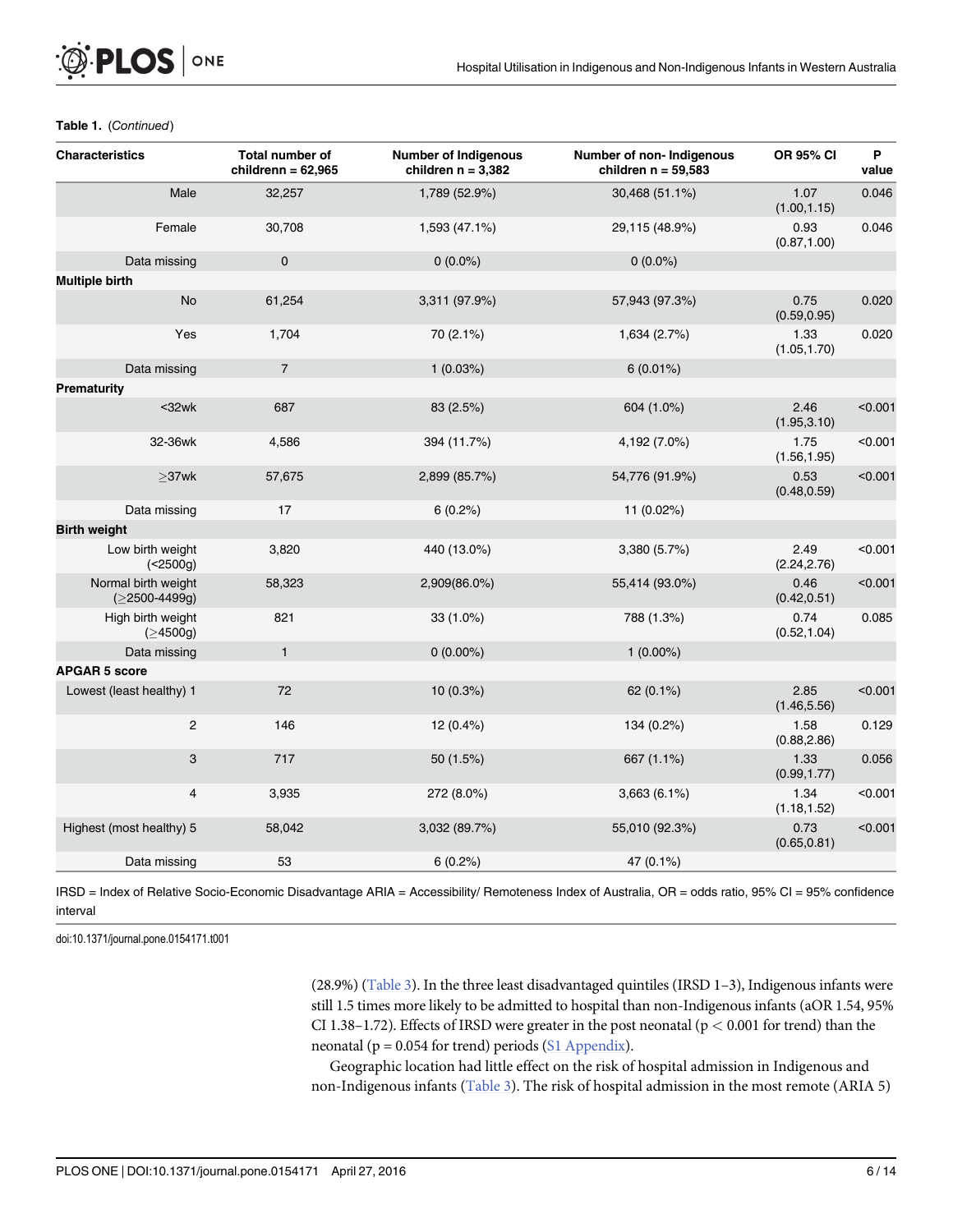|                                              | <b>Number of Indigenous</b><br>infants with at least one<br>hospital admission or<br>emergency department<br>presentation $n = 3,382$ | <b>Number of non-Indigenous</b><br>infants with at least one<br>hospital admission or<br>emergency department<br>presentation $n = 59,583$ | OR (95% CI)       | p<br>value | aOR* (95% CI)     | p<br>value |
|----------------------------------------------|---------------------------------------------------------------------------------------------------------------------------------------|--------------------------------------------------------------------------------------------------------------------------------------------|-------------------|------------|-------------------|------------|
| All cause hospitalisations                   |                                                                                                                                       |                                                                                                                                            |                   |            |                   |            |
| at least 1                                   | 1,487 (44.0%)                                                                                                                         | 17,392 (29.2%)                                                                                                                             | 1.90 (1.77, 2.04) | < 0.001    | 1.71 (1.58,1.85)  | < 0.001    |
| at least 2                                   | 708 (20.9%)                                                                                                                           | 5,079 (8.5%)                                                                                                                               | 2.84(2.60, 3.10)  | < 0.001    | 1.95 (1.76, 2.17) | < 0.001    |
| at least 3                                   | 352 (10.4%)                                                                                                                           | 1,834 (3.1%)                                                                                                                               | 3.66(3.25, 4.12)  | < 0.001    | 2.26(1.96, 2.61)  | < 0.001    |
| All cause emergency department presentations |                                                                                                                                       |                                                                                                                                            |                   |            |                   |            |
| at least 1                                   | 2,388 (70.6%)                                                                                                                         | 25,238 (42.4%)                                                                                                                             | 3.27(3.03,3.53)   | < 0.001    | 2.15(1.98, 2.33)  | < 0.001    |
| at least 2                                   | 1,774 (52.5%)                                                                                                                         | 12,006 (20.2%)                                                                                                                             | 4.37 (4.07,4.69)  | < 0.001    | 2.61 (2.42, 2.82) | < 0.001    |
| at least 3                                   | 1310 (38.7%)                                                                                                                          | 6,002(10.1%)                                                                                                                               | 5.62 (5.22,6.06)  | < 0.001    | 3.04(2.80, 3.31)  | < 0.001    |

#### <span id="page-8-0"></span>[Table 2.](#page-5-0) Effect of Indigenous status on hospital utilisation, 2010–2011.

 $OR = odds ratio$ ,  $aOR = adjusted odds ratio$ ,  $95\% CI = 95\% confidence interval$ 

\* Adjusted for IRSD (Index of Relative Socio-Economic Disadvantage), maternal age, gravidity, sex of child, multiple birth, birth weight

doi:10.1371/journal.pone.0154171.t002

infants (32.4%) was similar to the risk in the least remote (ARIA 1) infants (29.4%) (aOR 0.98, 95% CI 0.91–1.07, p value 0.694). There was no evidence of increasing risk of hospital admission with increasing levels of remoteness in Indigenous ( $p = 0.051$  for trend) and non-Indigenous ( $p = 0.591$  for trend) [\(Table 3](#page-9-0)). The risk of hospital admission in the least remote Indigenous children (40.4%) was greater than the most remote non-Indigenous children (25.1%) ([Table 3\)](#page-9-0). In the three least remote areas (ARIA 1–3) Indigenous infants were still 1.6 times more likely to be admitted to hospital than non-Indigenous infants (aOR 1.60, 95% CI 1.44–1.77).

Indigenous infants were twofold more likely to present to the emergency department at least once (70.6%) compared to non-Indigenous infants (42.4%) (aOR 2.15, 95% CI 1.98–2.33) (Table 2). Effects of socio economic status and geographic location on emergency department presentations were similar to the effects on hospital admission (Tables 2 and [3](#page-9-0)) [\(S1 Appendix\)](#page-13-0).

Fifty nine percent (59.0%) of admissions in Indigenous infants and 31.2% of admissions in non-Indigenous infants were classified as 'preventable' (diseases of the respiratory system; infectious and parasitic diseases; digestive system; skin and subcutaneous tissue; ear and mastoid process; nutritional diseases; injury and poisoning) ([Table 4](#page-11-0)). Risk of preventable hospital admission was twofold higher in Indigenous compared to non Indigenous infants (aOR 2.12, 95% CI 1.88–2.39) ([Table 4\)](#page-11-0). Risk of perinatal disorders was lower in Indigenous (657, 44.2%) compared to non Indigenous (9,972, 57.3%) infants (aOR 0.68, 95% CI 0.60–0.77).

Seventy percent (70.6%, 2388) of Indigenous infants were classified as having an emergency admission compared to 42.4% (25,238) of non-Indigenous infants (aOR 2.15, 95% CI 1.98– 2.33) ([S1 Appendix\)](#page-13-0).

#### **Discussion**

We report important differences in hospital utilisation between Indigenous and non-Indigenous children in WA. In our study 70% of Indigenous infants presented to hospital emergency departments and 40% were admitted in their first year of life. Risks of hospital admission and emergency department presentation were 1.5 to three fold greater in Indigenous compared to non-Indigenous infants and were highest in the youngest, most disadvantaged, remote area infants.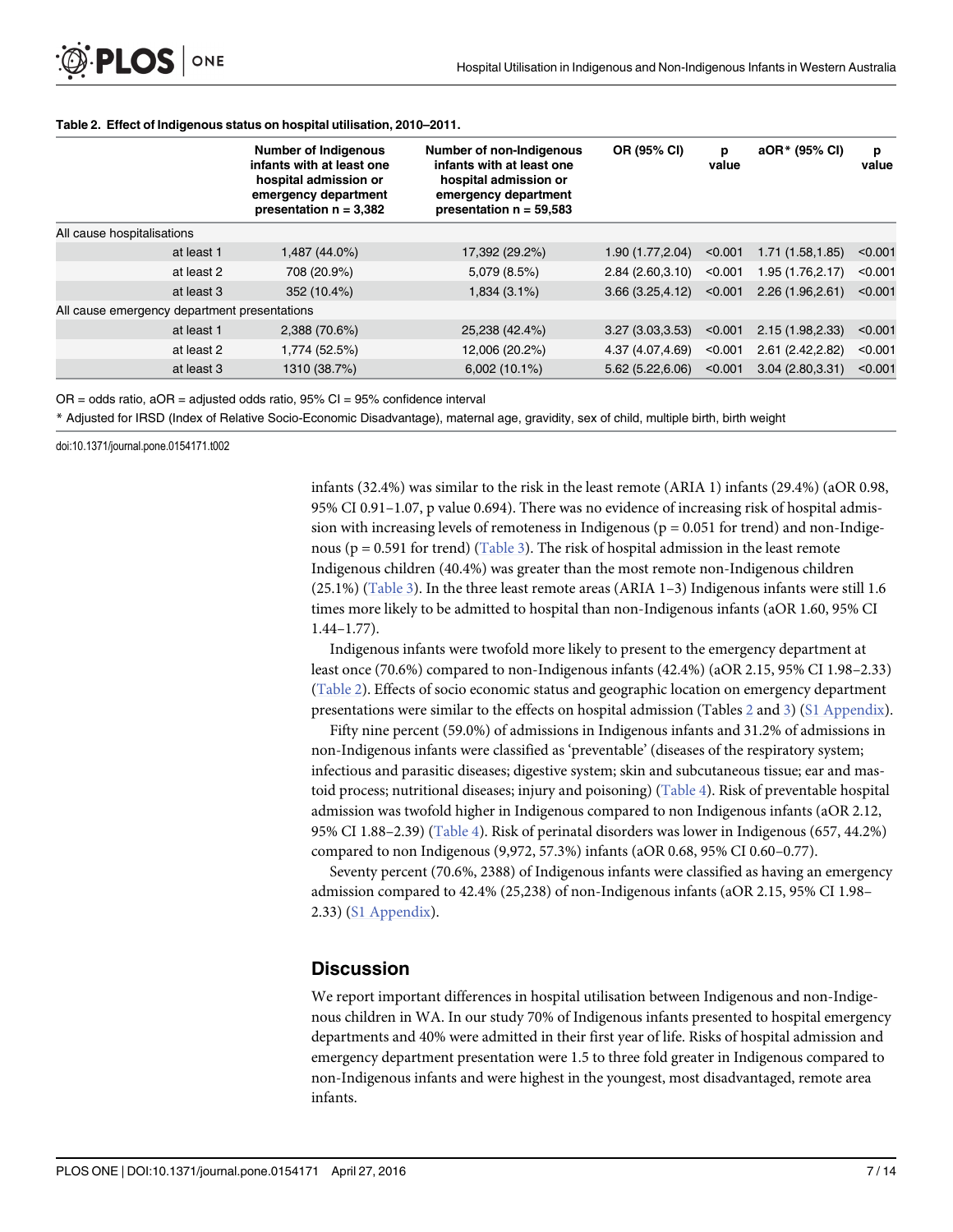<span id="page-9-0"></span>

|                                                |                                                  | Table 3. Effect of socio economic quintile and geographic location on hospital utilisation in Indigenous and non Indigenous infants, 2010–2011. |                                |                                                        |                                                                                                         |                               |
|------------------------------------------------|--------------------------------------------------|-------------------------------------------------------------------------------------------------------------------------------------------------|--------------------------------|--------------------------------------------------------|---------------------------------------------------------------------------------------------------------|-------------------------------|
|                                                |                                                  | Indigenous                                                                                                                                      |                                |                                                        | Non Indigenous                                                                                          |                               |
|                                                | Indigenous infants<br>Total no of<br>$n = 3,382$ | Number of indigenous infants with at least<br>one hospital admission n = 1,487                                                                  | $(95%$ Cl)<br>aOR*             | Indigenous infants<br>Total no of non-<br>$n = 59,583$ | Number of non-Indigenous infants with at<br>least one hospital admission n = 17,392                     | (95% Cl)<br>$aOR*$            |
| Socio economic status (IRSD)                   |                                                  |                                                                                                                                                 |                                |                                                        |                                                                                                         |                               |
| Most disadvantaged 1                           | 1,323                                            | 629 (47.5%)                                                                                                                                     | (1.04, 1.63)<br>1.30           | 2,311                                                  | 668 (28.9%)                                                                                             | (0.89, 1.09)<br>0.98          |
| $\mathbf{\Omega}$                              | 406                                              | 168 (41.4%)                                                                                                                                     | (0.77, 1.35)<br>1.02           | 9,264                                                  | 2,690 (29.0%)                                                                                           | (0.88, 0.98)<br>0.93          |
| S                                              | 473                                              | 187 (39.5%)                                                                                                                                     | (0.76, 1.31)<br>1.00           | 7,653                                                  | 2,045 (26.7%)                                                                                           | $0.85$<br>$(0.80, 0.90)$      |
| 4                                              | 600                                              | 263 (43.8%)                                                                                                                                     | (0.88, 1.46)<br>1.13           | 17,385                                                 | 5,005 (28.8%)                                                                                           | (0.90, 0.99)<br>0.94          |
| Least disadvantaged 5                          | 478                                              | 192 (40.2%)                                                                                                                                     | 1.00                           | 21,540                                                 | 6,537 (30.4%)                                                                                           | 1.00                          |
|                                                |                                                  |                                                                                                                                                 | P value<br>trend<br>0.017      |                                                        |                                                                                                         | P value<br>0.020<br>trend     |
| Geographic location (ARIA)                     |                                                  |                                                                                                                                                 |                                |                                                        |                                                                                                         |                               |
| Most remote 5                                  | 1,376                                            | 634 (46.1%)                                                                                                                                     | (1.09, 1.64)<br>1.34           | 2,599                                                  | 652 (25.1%)                                                                                             | (0.81, 0.98)<br>0.89          |
| 4                                              | 180                                              | 61 (33.9%)                                                                                                                                      | (0.57, 1.19)<br>0.83           | 1,678                                                  | 457 (27.2%)                                                                                             | (0.87, 1.09)<br>0.97          |
| S                                              | 486                                              | 210 (43.2%)                                                                                                                                     | (0.89, 1.48)<br>1.14           | 4,820                                                  | $1,387(28.8\%)$                                                                                         | (1.00, 1.15)<br>1.07          |
| $\sim$                                         | 664                                              | 302 (45.5%)                                                                                                                                     | (1.04, 1.67)<br>1.32           | 22,182                                                 | 6,619 (29.8%)                                                                                           | (1.04, 1.13)<br>1.09          |
| Least remote 1                                 | 574                                              | 232 (40.4%)                                                                                                                                     | 1.00                           | 26,874                                                 | 7,830 (29.1%)                                                                                           | 1.00                          |
|                                                |                                                  |                                                                                                                                                 | P value<br>trend<br>0.051      |                                                        |                                                                                                         | P value<br>trend<br>0.591     |
|                                                |                                                  | Number of Indigenous infants with at least one<br>emergency department presentation n = 2,388                                                   |                                |                                                        | Number of non-Indigenous infants with at least<br>one emergency department presentation<br>$n = 25,238$ |                               |
| Socio economic status (IRSD)                   |                                                  |                                                                                                                                                 |                                |                                                        |                                                                                                         |                               |
| $\overline{\phantom{0}}$<br>Most disadvantaged | 1,323                                            | 983 (74.3%)                                                                                                                                     | (1.08, 1.71)<br>1.36           | 2,311                                                  | 1,426 (61.7%)                                                                                           | (2.22, 2.66)<br>2.43          |
| $\sim$                                         | 406                                              | 271 (66.8%)                                                                                                                                     | (0.72, 1.26)<br>0.95           | 9,264                                                  | 4,145 (44.7%)                                                                                           | (1.17, 1.30)<br>1.23          |
| S                                              | 473                                              | 336 (71.0%)                                                                                                                                     | (0.89, 1.55)<br>1.17           | 7,653                                                  | 3,608 (47.1%)                                                                                           | (1.28, 1.43)<br>1.35          |
| 4                                              | 600                                              | 402 (67.0%)                                                                                                                                     | (0.72, 1.21)<br>0.93           | 17,385                                                 | 7,321 (42.1%)                                                                                           | (1.06, 1.16)<br>$\frac{1}{2}$ |
| Б<br>Least disadvantaged                       | 478                                              | 323 (67.6%)                                                                                                                                     | 1.00                           | 21,540                                                 | 8,132 (37.8%)                                                                                           | 1.00                          |
|                                                |                                                  |                                                                                                                                                 | P value<br>$t$ rend<br>$0.001$ |                                                        |                                                                                                         | P value<br>50.001<br>trend    |
| Geographic location (ARIA)                     |                                                  |                                                                                                                                                 |                                |                                                        |                                                                                                         |                               |
| Most remote 5                                  | 1,376                                            | $1,035(75.2\%)$                                                                                                                                 | (1.36, 2.08)<br>1.68           | 2,599                                                  | 1,592 (61.3%)                                                                                           | (2.31, 2.73)<br>2.52          |

(Continued)

(Continued)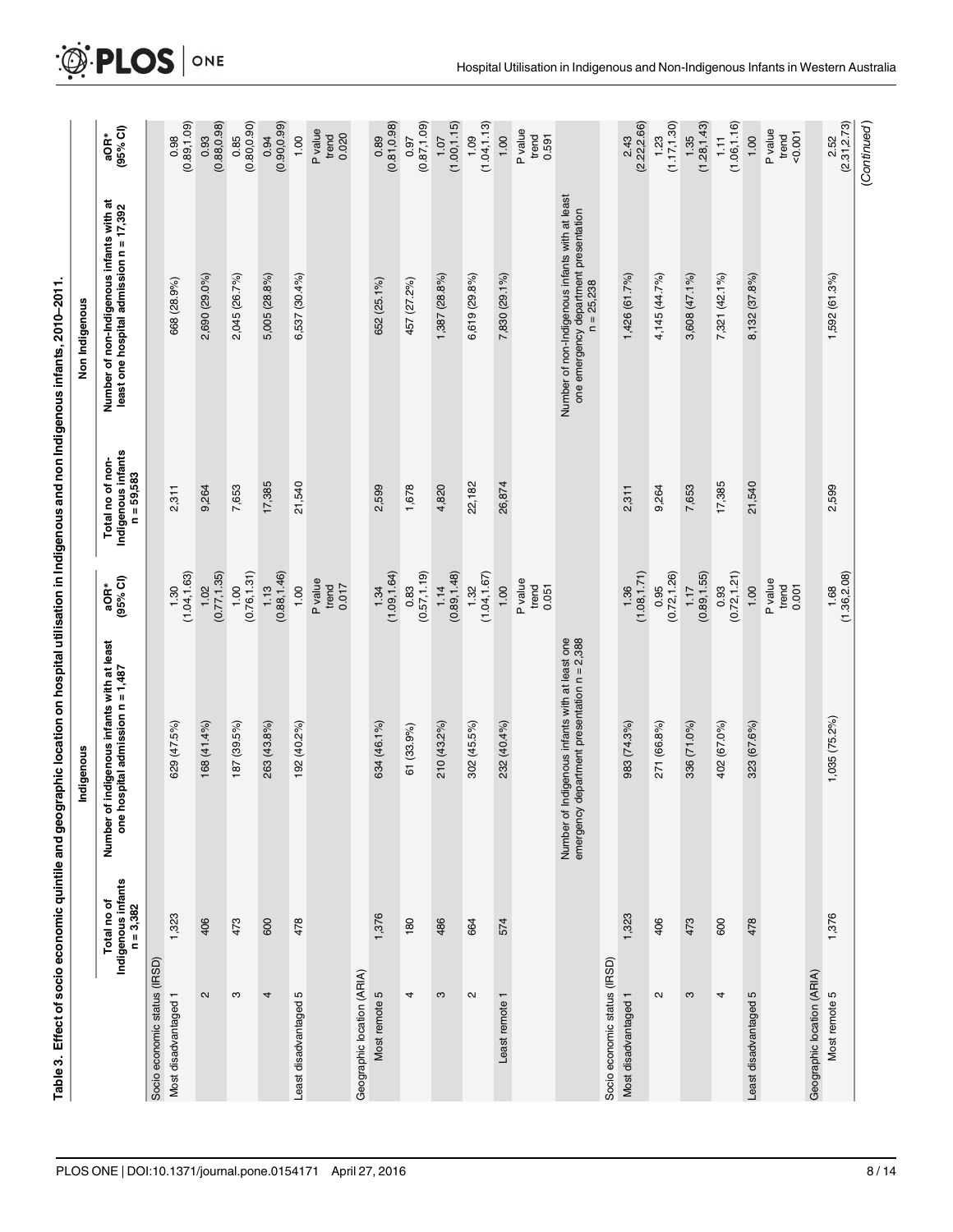|                     |                                                  | Indigenous                                                                                 |                             |                                                        | Non Indigenous                                                                                                                                                    |                            |
|---------------------|--------------------------------------------------|--------------------------------------------------------------------------------------------|-----------------------------|--------------------------------------------------------|-------------------------------------------------------------------------------------------------------------------------------------------------------------------|----------------------------|
|                     | Indigenous infants<br>$n = 3,382$<br>Total no of | ther of indigenous infants with at least<br>one hospital admission n = 1,487<br>num<br>Num | (95% <sup>o</sup> )<br>aOR* | Indigenous infants<br>Total no of non-<br>$n = 59,583$ | Number of non-Indigenous infants with at<br>least one hospital admission n = 17,392                                                                               | aOR <sup>-</sup><br>(95%   |
|                     | 180                                              | 139 (77.2%)                                                                                | (1.32, 2.88)<br>1.95        | 1,678                                                  | 942 (56.1%)                                                                                                                                                       | 1.92<br>(1.73,2.           |
|                     | 486                                              | 353 (72.6%)                                                                                | (1.12, 1.90)<br>1.46        | 4,820                                                  | 2,583 (53.6%)                                                                                                                                                     | 7.77<br>1.66, 1.           |
| 2                   | 664                                              | 416 (62.7%)                                                                                | (0.73, 1.16)<br>0.92        | 22,182                                                 | $9,365(42.2\%)$                                                                                                                                                   | 1.10<br>(1.06, 1.          |
| Least remote 1      | 574                                              | 372 (64.8%)                                                                                | 1.00                        | 26,874                                                 | 10,150 (37.8%)                                                                                                                                                    | $rac{0}{1}$                |
|                     |                                                  |                                                                                            | P value<br>0.007<br>trend   |                                                        |                                                                                                                                                                   | P valu<br>trenc<br>$-0.00$ |
| confidence interval |                                                  |                                                                                            |                             |                                                        | RSD = Index of Relative Socio-Economic Disadvantage ARIA = Accessibility/ Remoteness Index of Australia, OR = odds ratio, aOR = adjusted odds ratio, 95% CI = 95% |                            |

aOR\* (95% CI)

 $(1.73,2.12)$ <br>  $1.77$ <br>  $(1.66,1.88)$ <br>  $1.10$ <br>  $1.10$ <br>  $1.00$ <br>  $1.00$ <br>
P value<br>
trend <0.001

\* Adjusted for maternal age, gravidity, sex of child, multiple birth, birth weight Adjusted for maternal age, gravidity, sex of child, multiple birth, birth weight

doi:10.1371/journal.pone.0154171.t003

doi:10.1371/journal.pone.0154171.t003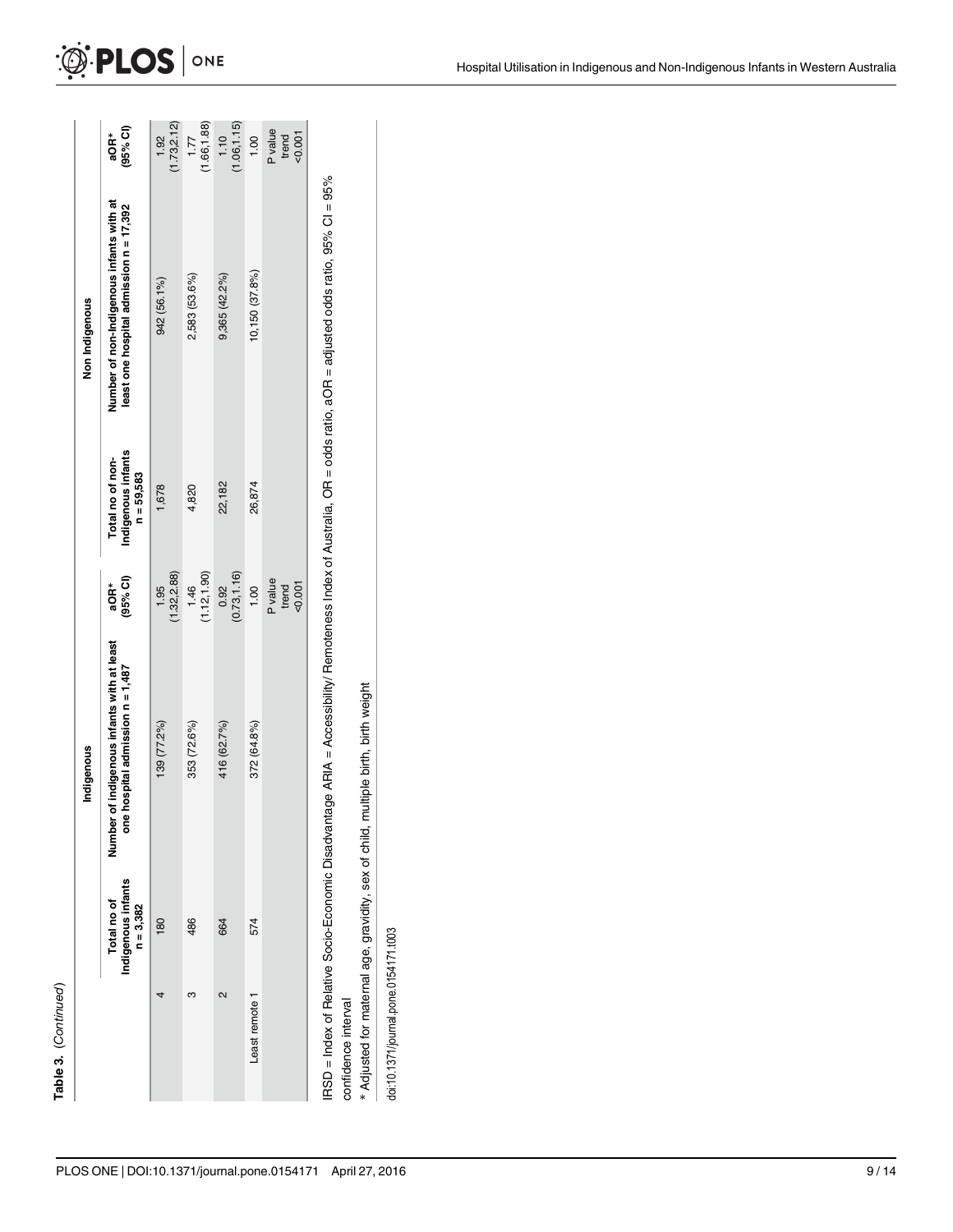| Primary cause of hospital admission                                     | <b>Total number</b><br>of infants | Number of<br><b>Indigenous infants</b> | Number of non-<br>Indigenous infants | OR (95% CI; p<br>value)             | aOR** (95% CI;<br>p value)       |
|-------------------------------------------------------------------------|-----------------------------------|----------------------------------------|--------------------------------------|-------------------------------------|----------------------------------|
|                                                                         | 18,879                            | 1,487                                  | 17,392                               |                                     |                                  |
| <b>Preventable causes</b>                                               |                                   |                                        |                                      |                                     |                                  |
| Respiratory system                                                      | 3,146 (16.7%)                     | 580 (39.0%)                            | 2566 (14.8%)                         | 3.69 (3.30,4.13;<br>$< 0.001$ )     | 2.20 (1.94, 2.50;<br>$< 0.001$ ) |
| Infectious and parasitic diseases                                       | 1,550 (8.2%)                      | 240 (16.1%)                            | 1310 (7.5%)                          | 2.36 (2.04, 2.74;<br>$< 0.001$ )    | 1.78 (1.50,2.11;<br>$< 0.001$ )  |
| Digestive system                                                        | 797 (4.2%)                        | 50 (3.4%)                              | 747 (4.3%)                           | 0.78(0.58, 1.04)<br>0.087)          | 0.59(0.43, 0.81)<br>0.001)       |
| Skin and subcutaneous tissue                                            | 343 (1.8%)                        | 80 (5.4%)                              | 263 (1.5%)                           | 3.70 (2.87,4.78;<br>$< 0.01$ )      | 3.48 (2.56,4.72;<br>< 0.001      |
| Ear and mastoid process                                                 | 344 (1.8%)                        | 58 (3.9%)                              | 286 (1.6%)                           | 2.43 (1.8,3.24;<br>$< 0.001$ )      | 2.65 (1.90, 3.69;<br>$< 0.001$ ) |
| <b>Nutritional diseases</b>                                             | 105 (0.6%)                        | 11 $(0.7\%)$                           | 94 (0.5%)                            | 1.37<br>90.73,2.57;<br>0.323)       | 1.18 (0.59,2.35;<br>0.641)       |
| Injury and poisoning                                                    | 684 (3.6%)                        | 68 (4.6%)                              | 616 (3.5%)                           | 1.31 (1.01,1.69;<br>0.042)          | 1.20 (0.91,1.59;<br>0.206)       |
| <b>Total preventable causes</b>                                         | 6,300 (33.4%)                     | 878 (59.0%)                            | 5422 (31.2%)                         | 3.18<br>(2.86, 3.55)<br>$< 0.001$ ) | 2.12 (1.88, 2.39;<br>$< 0.001$ ) |
| Non preventable causes                                                  |                                   |                                        |                                      |                                     |                                  |
| <b>Perinatal conditions</b>                                             | 10,629 (56.3%)                    | 657 (44.2%)                            | 9972 (57.3%)                         | 0.59(0.53, 0.66;<br>$< 0.001$ )     | 0.68(0.60, 0.77)<br>$< 0.001$ )  |
| Congenital malformations, deformations and<br>chromosomal abnormalities | 1,336 (7.1%)                      | 51 (3.4%)                              | 1285 (7.4%)                          | 0.45(0.33, 0.59;<br>$< 0.001$ )     | 0.49 (0.36,0.66;<br>$< 0.001$ )  |
| Other                                                                   | 4,516 (23.9%)                     | 352 (23.7%)                            | 4164 (23.9%)                         | 0.99(0.87, 1.12)<br>0.815)          | 0.94(0.82, 1.08;<br>0.401)       |
| Total non preventable causes                                            | 14,855 (78.7%)                    | 940 (63.2%)                            | 13915 (80.0%)                        | 0.43<br>(0.38, 0.48;<br>$< 0.001$ ) | 0.57(0.50, 0.65)<br>$< 0.001$ )  |

#### <span id="page-11-0"></span>[Table 4.](#page-8-0) ICD 10 classification of primary cause of hospital admissions in the study population by Indigenous status, 2010–2011.

\*Children have been counted only once per condition. Children may be included in more than one condition if they had multiple admissions in their first year of life

 $OR = odds ratio$ ,  $aOR = adjusted odds ratio$ ,  $95\% CI = 95\% confidence interval$ 

\*\* Adjusted for IRSD (Index of Relative Socio-Economic Disadvantage), maternal age, gravidity, sex of child, multiple birth, birth weight

doi:10.1371/journal.pone.0154171.t004

The AIHW and all Australian states and territories hold age specific hospital admission data from birth to adulthood[\[21](#page-14-0)]. Infants aged  $0-11$  months have the highest risk of admission of all age groups, yet surprisingly there have been no publications in the past decade which have examined all cause hospital utilisation in Australian Indigenous and non-Indigenous infants in their first year of life. In 2002 the Northern Territory Department of Health reported all-cause post neonatal hospital admission rates (72%) that were much higher than the rates reported in our study (40%).[\[12\]](#page-14-0) From 2008–2013 studies from eastern Australia (Victoria[\[22\]](#page-14-0) and New South Wales $[20]$  $[20]$ ) and WA $[23]$  $[23]$  $[23]$  reported high risks of all cause emergency department presentation in Indigenous children aged 0–4 years. There are limited data on 'all-cause' hospital utilisation in children under five years from Indigenous populations in Australia or other countries. In the Northern Territory from 1992 to 2008 there was no improvement in the differential in 'all-cause' hospitalisation separation rates between Indigenous and non Indigenous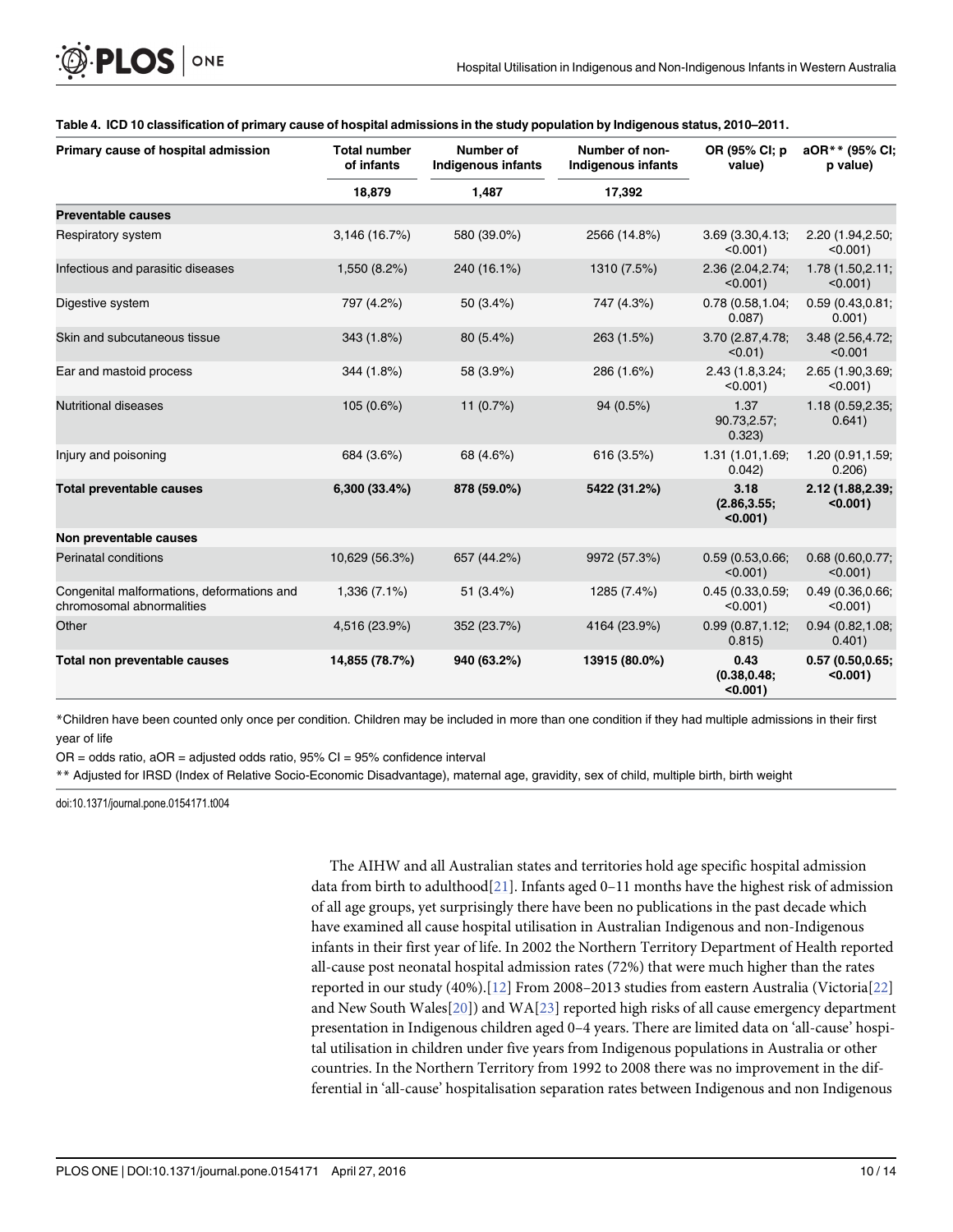<span id="page-12-0"></span>children aged under 5 years. The risk was approximately two fold greater in Indigenous com-pared to non Indigenous children[\[24\]](#page-14-0).

Our study provides evidence that the effect of Indigenous status on hospital utilisation is stronger than the effect of socio economic status or geographic location in WA infants. The risk of hospital admission in the least disadvantaged urban Indigenous infants was greater than the risk in the most disadvantaged remote area non-Indigenous infants. The only study that has examined the effect of geographic location on hospital utilisation in Indigenous and non-Indigenous children was conducted in eastern Australia (Victoria)[[22\]](#page-14-0). This study reported that rural Indigenous children had a threefold greater risk of emergency department presentation than rural non-Indigenous children but urban city Indigenous children had a very similar risk to urban non-Indigenous children[[22](#page-14-0)]. The high risks in our urban infants may be due to greater mobility of Indigenous families between WA urban and rural areas. To our knowledge no studies have been published that have examined the effect of socio economic status on hospital utilisation in Indigenous infants in Australia or other countries.

Our study also appears to be the first that has reported on the burden of preventable hospital admissions in Indigenous infants in Australia. The burden includes respiratory disease, gastroenteritis, ear disease, skin infections, other infections and injury. Our data indicate that over 50% of hospital admissions in Indigenous infants are preventable and twice as high as in non-Indigenous infants. Similarly high rates are reported in Australian Indigenous adults[[25](#page-14-0)], but no other studies appear to have been published that have examined the burden of preventable hospital admissions in Indigenous infants under 12 months of age.

Our study had some limitations. Hospital utilisation data provide important information on serious acute and chronic illnesses but rates can change with care seeking practices, resourcing and admission policy. Our study was observational and was only able to report associations not causality. We adjusted for all available potential confounding factors but did not have a measure of maternal illness or education. Our socio economic data was based primarily on the AIHW IRSD quintiles which can cause misclassification when applied at an individual level [\[15](#page-14-0)]. This may be the reason for the weak associations that we reported between hospital utilisation and socio economic status. We had data on the number of teenage mothers and adjusted for this in our multivariable analyses. However, we did not have access to data on underlying social conditions that may be associated with the preventable causes of hospital utilisation, for example housing and infrastructure issues[[26\]](#page-14-0).

We relied on hospital coding of Indigenous status and it is well known that missing or incorrect Indigenous status may lead to under-estimation of risk $[27, 28]$  $[27, 28]$  $[27, 28]$ . However, we reported highly significant effects of Indigenous status on hospital utilisation and any potential misclassification is likely to have biased towards the null. Our cause specific hospitalisation data were limited to primary cause of hospitalisation. These data are considered to be highly accurate, [[13,](#page-14-0) [14,](#page-14-0) [29\]](#page-15-0) because the Hospital Morbidity Data System uses the World Health Organisation ICD 10 coding system[[18](#page-14-0)] and highly trained coders. The Midwives' Notification System also uses clear definitions that are based on Australian standard definitions[[30](#page-15-0)]. It is reported to have a very high level of completion and clinical certainty[[31](#page-15-0), [32](#page-15-0)]. Our emergency department presentations were also recorded in a clearly defined patient administration system ('EDIS')[[33](#page-15-0), [34](#page-15-0)]. This system is considered by Emergency Department staff to be highly reliable though formal documentation of its accuracy is not available. In contrast, the accuracy of cause specific emergency department data has been questioned $[23]$  $[23]$ . This was the reason we did not include cause specific emergency department data in this study.

Other strengths of our study included the population based prospective data collection and large sample size of over 60,000 infants. Reverse causality was unlikely and there were little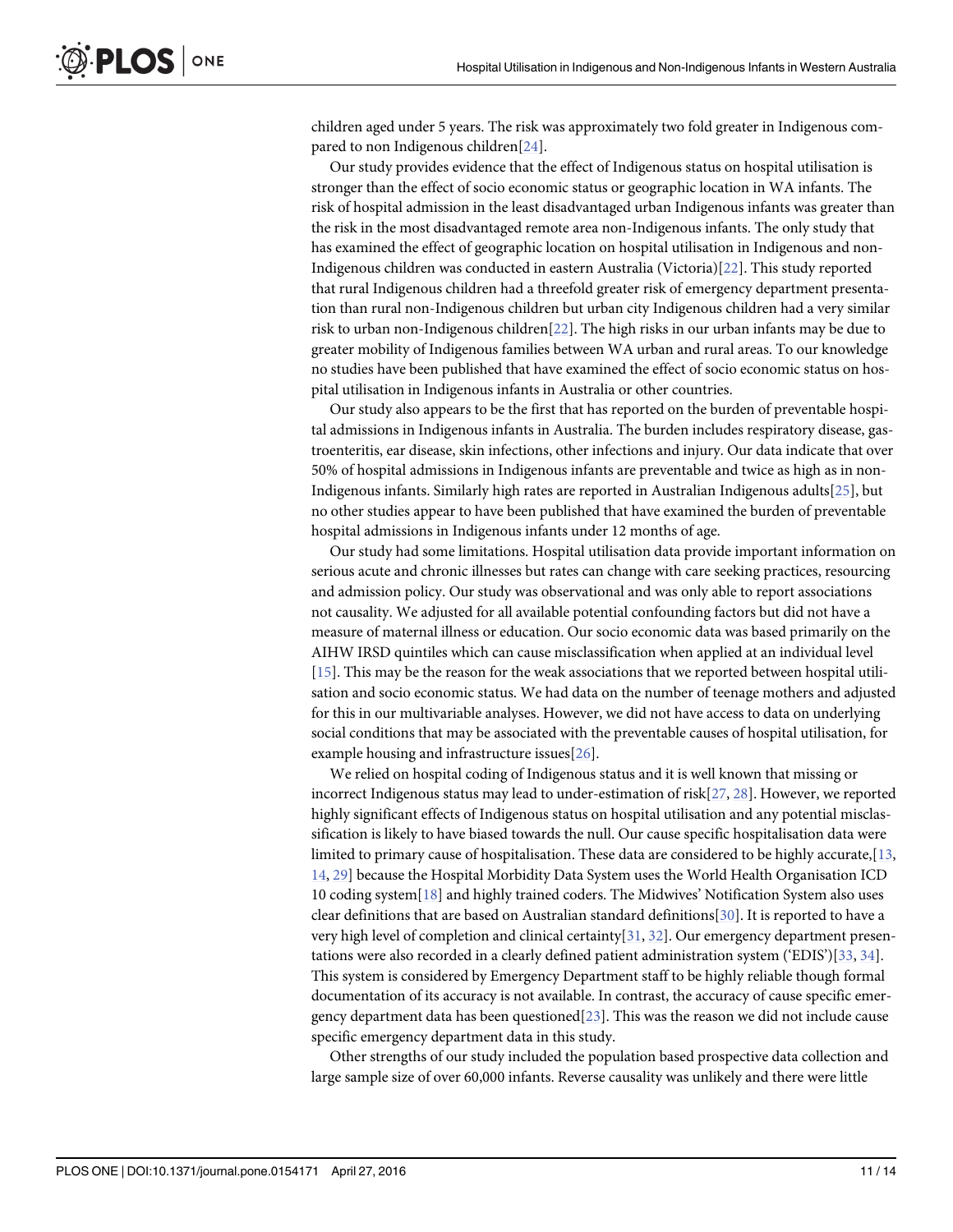<span id="page-13-0"></span>missing data. Data were ascertained by trained midwifes and medical records staff and no selfreport was included.

Our study has implications for program and policy development. WA Indigenous children had high hospital utilisation regardless of their socio economic status and geographic location indicating that WA health services should prioritise Indigenous children no matter where they live. More than half of the hospital presentations in Indigenous infants were preventable. The high emergency department presentations in remote area Indigenous infants are of particular concern. Reasons include high levels of morbidity and lack of 'out of hours' primary care services. It is likely that a number of the emergency department presentations were due to problems that could be managed in general practice services, other primary care centres and other treatment facilities[\[35](#page-15-0)–[37\]](#page-15-0). The WA primary care system appears to be failing many Indigenous children in both urban and remote  $WA[38–40]$  $WA[38–40]$  $WA[38–40]$  $WA[38–40]$  $WA[38–40]$ . Improved access to primary care centres (including evening and weekend opening times, transport for families, electronic recall and reminder systems) and quality of care (including cultural security and protocols for assessment and referral of young infants) is needed. There are also few primary care data sets that can be used to report health service use in Indigenous children. These are needed so service improvements can be measured and monitored.

### Supporting Information

[S1 Appendix.](http://www.plosone.org/article/fetchSingleRepresentation.action?uri=info:doi/10.1371/journal.pone.0154171.s001) Socio demographic characteristics and hospital utilisation in the study population, 2010–2011 (Table A). Effect of socio demographic characteristics on hospital utilisation in the study population, 2010–2011 (Table B). Risk of hospital admission in Indigenous and non-Indigenous infants aged 0-<1m (neonates) by socio economic status, 2010–2011 (Table C). Risk of emergency department presentation in Indigenous and non-Indigenous infants aged 0-<1m (neonates) by socio economic status, 2010–2011 (Table D). Risk of hospital admission in Indigenous and non-Indigenous infants aged 1-11m (post neonates) by socio economic status, 2010–2011 (Table E). Risk of emergency department presentation in Indigenous and non-Indigenous infants aged 1-11m (post neonates) by socio economic status., 2010– 2011 (Table F).

(DOCX)

#### Acknowledgments

Estelle Dawes, WA Data Linkage Branch

#### Author Contributions

Conceived and designed the experiments: KE DM RM FS DA. Performed the experiments: KM. Analyzed the data: KE KM JM NS. Contributed reagents/materials/analysis tools: KM. Wrote the paper: KM DM NS RM DA JM FS KE.

#### References

- [1.](#page-3-0) CoAG. National Integrated Strategy for Closing the Gap in Indigenous Disadvantage. Canberra: 2009.
- [2.](#page-3-0) CoAG. National partnership agreement on closing the gap in Indigenous health outcomes. Canberra: 2012.
- [3.](#page-3-0) DoH. Aboriginal Maternity Services and Support Unit Strategic Plan 2010–2014. Perth Western Australia: Women and Newborn Health Services, 2010.
- [4.](#page-3-0) Gruen RL, Bailie RS, Wang Z, Heard S, O'Rourke IC. Specialist outreach to isolated and disadvantaged communities: a population-based study. Lancet. 2006; 368(9530):130–8. PMID: [16829297](http://www.ncbi.nlm.nih.gov/pubmed/16829297)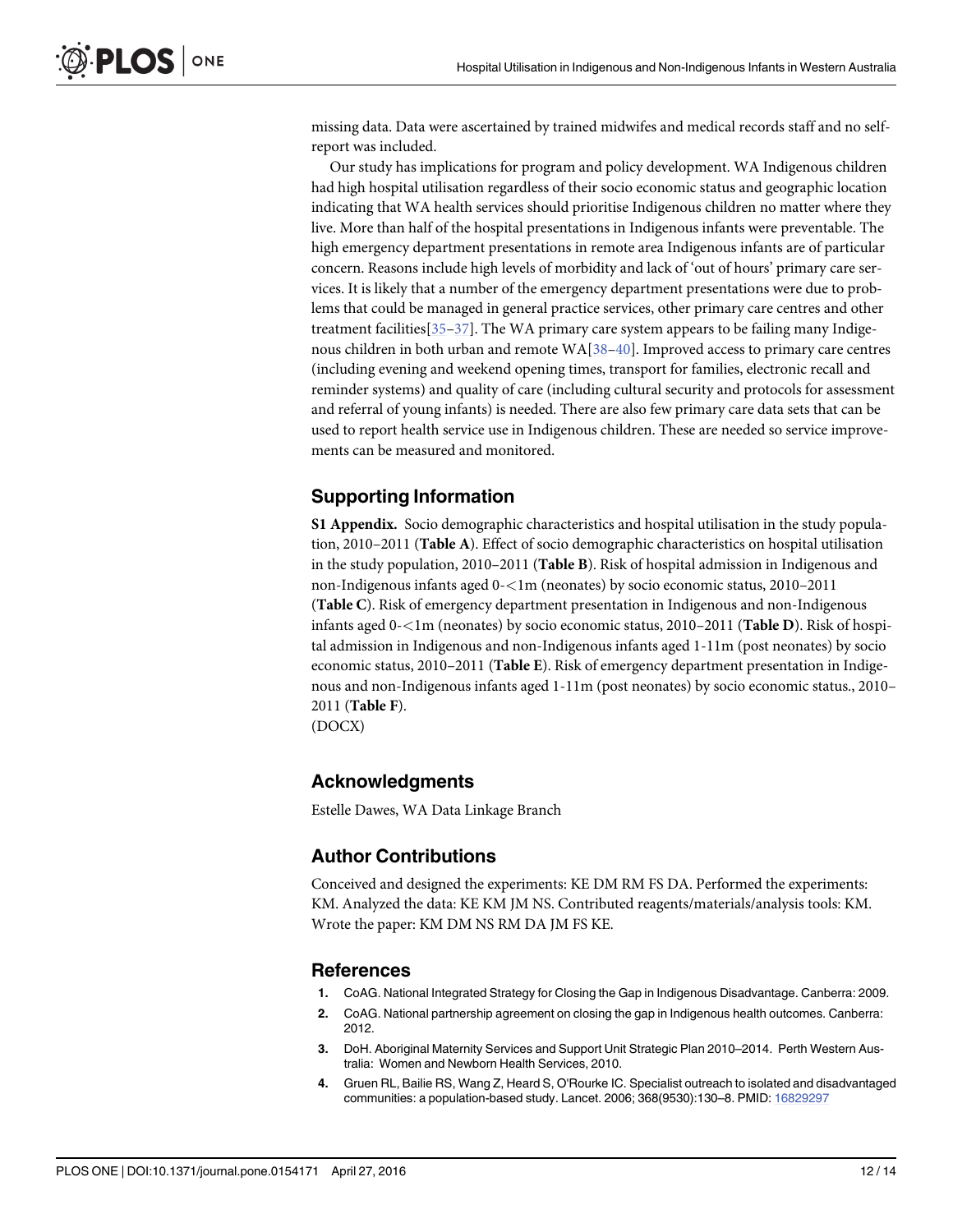- <span id="page-14-0"></span>[5.](#page-3-0) AIHW. Expenditure on health for Aboriginal and Torres Strait Islander people 2010–11. Health and welfare expenditure series no. 48. Cat. No HWE 57. Canberra: 2013.
- 6. DoH. National Aboriginal and Torres Strait Islander Health Plan 2013–2023. Canberra: Department of Health and Ageing, 2013.
- 7. DoH. Indigenous Australians' Health Programme: Care Coordination and Supplementary Services— Grant Guidelines. Canberra: 2015.
- [8.](#page-3-0) Griew R, Tilton E, Cox N, Thomas D. The link between primary health careand health outcomes for Aboriginal and Torres Strait Islander Australians. A Report for the Office for Aboriginal andTorres Strait Islander Health Department of Health and Ageing, 2008.
- [9.](#page-3-0) AIHW AIFS. Closing the Gap Clearinghouse: annual reports 2011–12 and 2012–13. Cat. no. IHW 108. Canberra: Australian Institute of Health and Welfare & Melbourne: Australian Institute of Family Studies., 2013.
- [10.](#page-3-0) Moorin RE, Holman CD. The effects of socioeconomic status, accessibility to services and patient type on hospital use in Western Australia: a retrospective cohort study of patients with homogenous health status. BMC Health Serv Res. 2006; 6:74. PMID: [16774689](http://www.ncbi.nlm.nih.gov/pubmed/16774689)
- [11.](#page-3-0) AIHW. A picture of Australia's children 2012. Cat. no. PHE 167. Canberra: Australian Institute of Health and Welfare 2012.
- [12.](#page-3-0) Li SQ, Guthridge SL, Tursan d'Espaignet E, Paterson BA. From infancy to young adulthood: health status in the Northern Territory 2006. Department of Health and Community Services. Darwin: 2007.
- [13.](#page-3-0) Holman CD, Bass AJ, Rosman DL, Smith MB, Semmens JB, Glasson EJ, et al. A decade of data linkage in Western Australia: strategic design, applications and benefits of the WA data linkage system. Aust Health Rev. 2008; 32(4):766–77. PMID: [18980573](http://www.ncbi.nlm.nih.gov/pubmed/18980573)
- [14.](#page-3-0) Holman CD, Bass AJ, Rouse IL, Hobbs MS. Population-based linkage of health records in Western Australia: development of a health services research linked database. Aust N Z J Public Health. 1999; 23(5):453–9. PMID: [10575763](http://www.ncbi.nlm.nih.gov/pubmed/10575763)
- [15.](#page-3-0) Pink, B. 2008, Socio-Economic Indexes for Areas (SEIFA)—Technical Paper 2006, Australian Bureau of Statistics (ABS), Canberra.
- [16.](#page-4-0) Commonwealth Department of Health and Aged Care: Measuring remoteness: Accessibility/remoteness index of Australia (ARIA). Revised edition. Information and Research Branch Occasional Papers: New Series Number 14 2001.
- [17.](#page-4-0) Joyce A, Hutchinson M. Western Australia's Mothers and Babies 2010: Twenty-eighth Annual Report of the Western Australian Midwives' Notification System. Western Australia: 2012.
- [18.](#page-4-0) WHO. International Statistical Classification of Diseases and Related Health Problems 10th Revision (ICD-10). Geneva 2015.
- [19.](#page-4-0) NHPA. Healthy Communities: Potentially preventable hospitalisations in 2013–14. Sydney, NSW: National Health Performance Authority, 2015.
- [20.](#page-4-0) Duncan C, Williams K, Nathanson D, Thomas S, Cottier C, O'Meara M, et al. Emergency department presentations by Aboriginal children: issues for consideration for appropriate health services. J Paediatr Child Health. 2013; 49(9):E448–50. doi: [10.1111/jpc.12225](http://dx.doi.org/10.1111/jpc.12225) PMID: [23692582](http://www.ncbi.nlm.nih.gov/pubmed/23692582)
- [21.](#page-4-0) AIHW. Admitted patient care 2013–14: Australian hospital statistics. Health services series no. 60. Cat. no. HSE 156. Canberra: AIHW. 2015.
- [22.](#page-11-0) Costa N, Sullivan M, Walker R, Robinson K. Emergency department presentations of Victorian Aboriginal and Torres Straight Islander people. HIM J. 2008; 37(3):15–25. PMID: [18941262](http://www.ncbi.nlm.nih.gov/pubmed/18941262)
- [23.](#page-11-0) Moore HC, de Klerk N, Jacoby P, Richmond P, Lehmann D. Can linked emergency department data help assess the out-of-hospital burden of acute lower respiratory infections? A population-based cohort study. BMC Public Health. 2012; 12:703. doi: [10.1186/1471-2458-12-703](http://dx.doi.org/10.1186/1471-2458-12-703) PMID: [22928805](http://www.ncbi.nlm.nih.gov/pubmed/22928805)
- [24.](#page-12-0) Li SQ, Pircher SLM, Guthridge SL, Condon JR, Wright AJ. Hospital Admissions in the Northern Territory 1976 to 2008. Darwin: Northern Territory Department of Health, 2011.
- [25.](#page-12-0) SCRGSP (Steering Committee for the Review of Government Service Provision), Overcoming Indigenous Disadvantage: Key Indicators 2014, Productivity Commission, Canberra. 2014.
- [26.](#page-12-0) AIHW. The health and welfare of Australia's Aboriginal and Torres Strait Islander people, an overview 2011. Cat. no. IHW 42. Canberra: AIHW. 2011.
- [27.](#page-12-0) Thompson SC, Woods JA, Katzenellenbogen JM. The quality of indigenous identification in administrative health data in Australia: insights from studies using data linkage. BMC Med Inform Decis Mak. 2012; 12:133. doi: [10.1186/1472-6947-12-133](http://dx.doi.org/10.1186/1472-6947-12-133) PMID: [23157943](http://www.ncbi.nlm.nih.gov/pubmed/23157943)
- [28.](#page-12-0) Lawrence D, Christensen D, Mitrou F, Draper G, Davis G, McKeown S, et al. Adjusting for under-identification of Aboriginal and/or Torres Strait Islander births in time series produced from birth records: